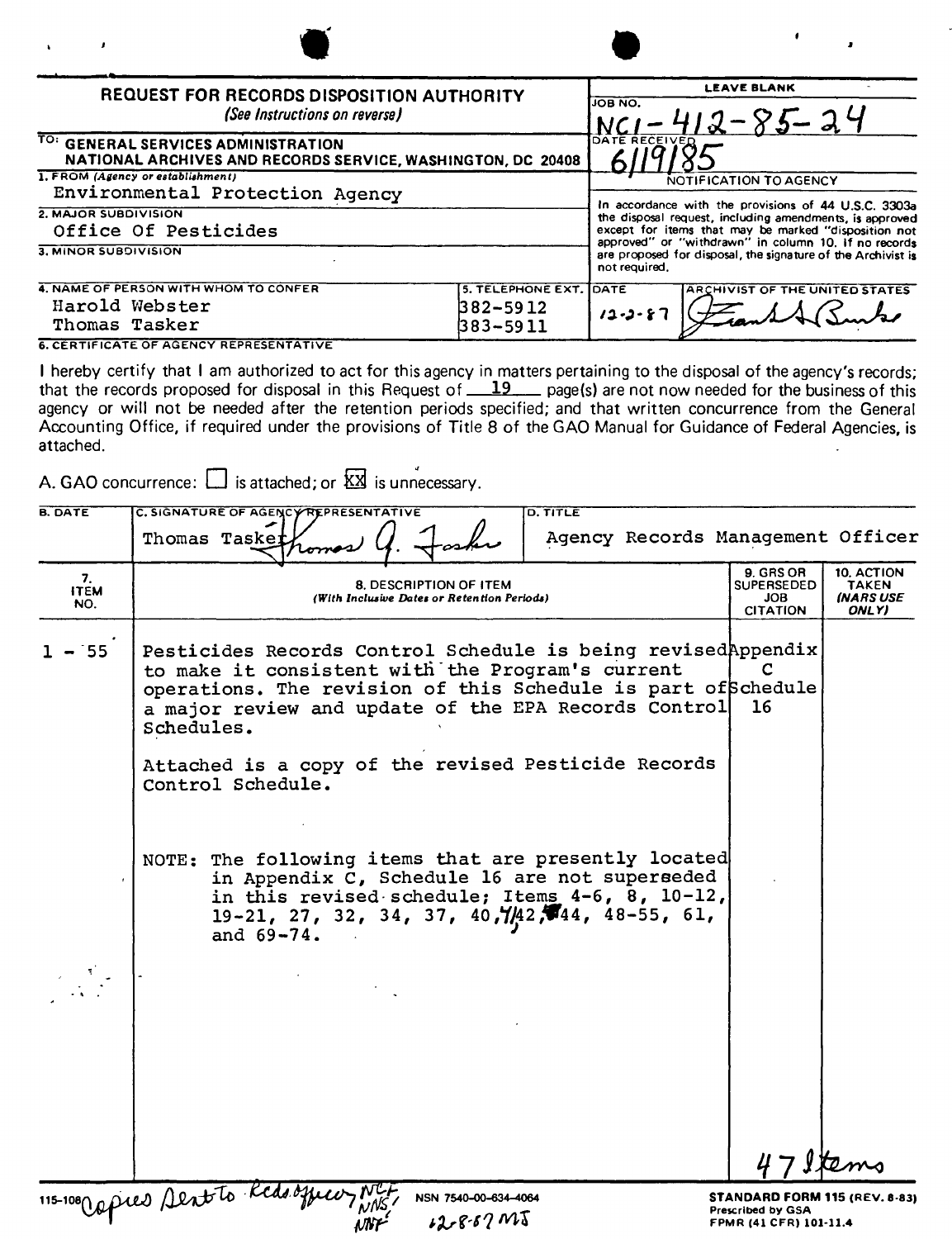|                | U.S. ENVIRONMENTAL PROTECTION AGENCY-RECORDS CONTROL SCHEDULES                                                                                                                                                                                                                                                                                                                                                                                                                                                                                                               |                                                                                                                                                                                                  | SCHED.NO. |
|----------------|------------------------------------------------------------------------------------------------------------------------------------------------------------------------------------------------------------------------------------------------------------------------------------------------------------------------------------------------------------------------------------------------------------------------------------------------------------------------------------------------------------------------------------------------------------------------------|--------------------------------------------------------------------------------------------------------------------------------------------------------------------------------------------------|-----------|
|                | TITLE OF SCHEDULE<br>PESTICIDE PROGRAM RECORDS                                                                                                                                                                                                                                                                                                                                                                                                                                                                                                                               | COVERAGE OF SCHEDULE<br>APPLICABLE HEADQUARTERS OFFICE                                                                                                                                           |           |
| <b>ITEM</b>    | NAME AND DESCRIPTION OF RECORD/FILE                                                                                                                                                                                                                                                                                                                                                                                                                                                                                                                                          | RETENTION PERIOD AND DISPOSITION                                                                                                                                                                 |           |
| $\mathbf{1}$ . | Registration Jackets. Record support for pesticide product<br>reqistration. Records consist of Application for New<br>Registration of a Pesticide, Confidential Statement of<br>Formula, Enforcement Action, request to subregister, product<br>Tabel, label-change recommendations, chemical reviews,<br>reports and data supporting label citations, enforcement<br>case reviews, cancellation notices, certified mail receipts,<br>products, formulas and related registration records.<br>Records contain trade secrets and are restricted from<br>public use.           |                                                                                                                                                                                                  |           |
|                | a. Registration data submitted prior to September 30,<br>1978.                                                                                                                                                                                                                                                                                                                                                                                                                                                                                                               | Retention: Retain 15 years.<br>Disposition: Keep in jacket until product is<br>cancelled or withdrawn, then transfer jacket<br>to the FRC. Destroy when 15 years old.                            |           |
|                | b. Registration data submitted after September 30,<br>1978.                                                                                                                                                                                                                                                                                                                                                                                                                                                                                                                  | Retention: Retain 10 years.<br>Disposition: Retain until product is withdrawn.<br>or cancelled, then transfer to the FRC. Destroy<br>when 10 years old.                                          |           |
| 2.             | Experimental Use Permit Jackets. Request for an appli-<br>cation to ship a product for experimental use. Folder<br>contains application for Temporary Permit to Ship an<br>Economic Poison, product label, application data, EPA<br>briefing paper (covering formulation, crop and rate of<br>application, product characteristics, toxicity evalua-<br>tion and recommendations), and acceptance or rejection<br>letter to ship. Records contain trade secrets and are<br>restricted from public view.                                                                      | Retention: Retain 15 years.<br>Disposition: Break file upon the termination or<br>cuncellation of permit, keep in office for 5<br>years, then send to the FRC. Destroy when 15 ***<br>years old. |           |
| 3.             | Emergency Exemption Jackets. (Section 18's) Records<br>consist of state or Federal request to exempt a pesticide<br>Trum-eertain provisions of FIFRA, scope of emergency,<br>economics, and residue-and efficacy data in support of<br>request. Scientific evaluations, action memorandum,<br>(covers request, problem, economics, science evaluation,<br>recommendation) and acceptance, withdrawal or denial<br>telegram. Reports submitted by state and Federal agencies<br>and during and after exemption regarding use, effect,<br>results from use under an exemption. | Retention: Retain 7 years.<br>Disposition: Break file upon expiration of<br>emergency exemption. Keep in office for 3 years,<br>then transfer to the FRC. Destroy when 7 years<br>old.           |           |
|                |                                                                                                                                                                                                                                                                                                                                                                                                                                                                                                                                                                              |                                                                                                                                                                                                  |           |

 $\bar{z}$ 

NWMIL

 $\mathcal{P}_{\mathcal{A}}$  .

**翻訳的 (第2014年6月1日) 1997年4月1日 1月1日 1月1日**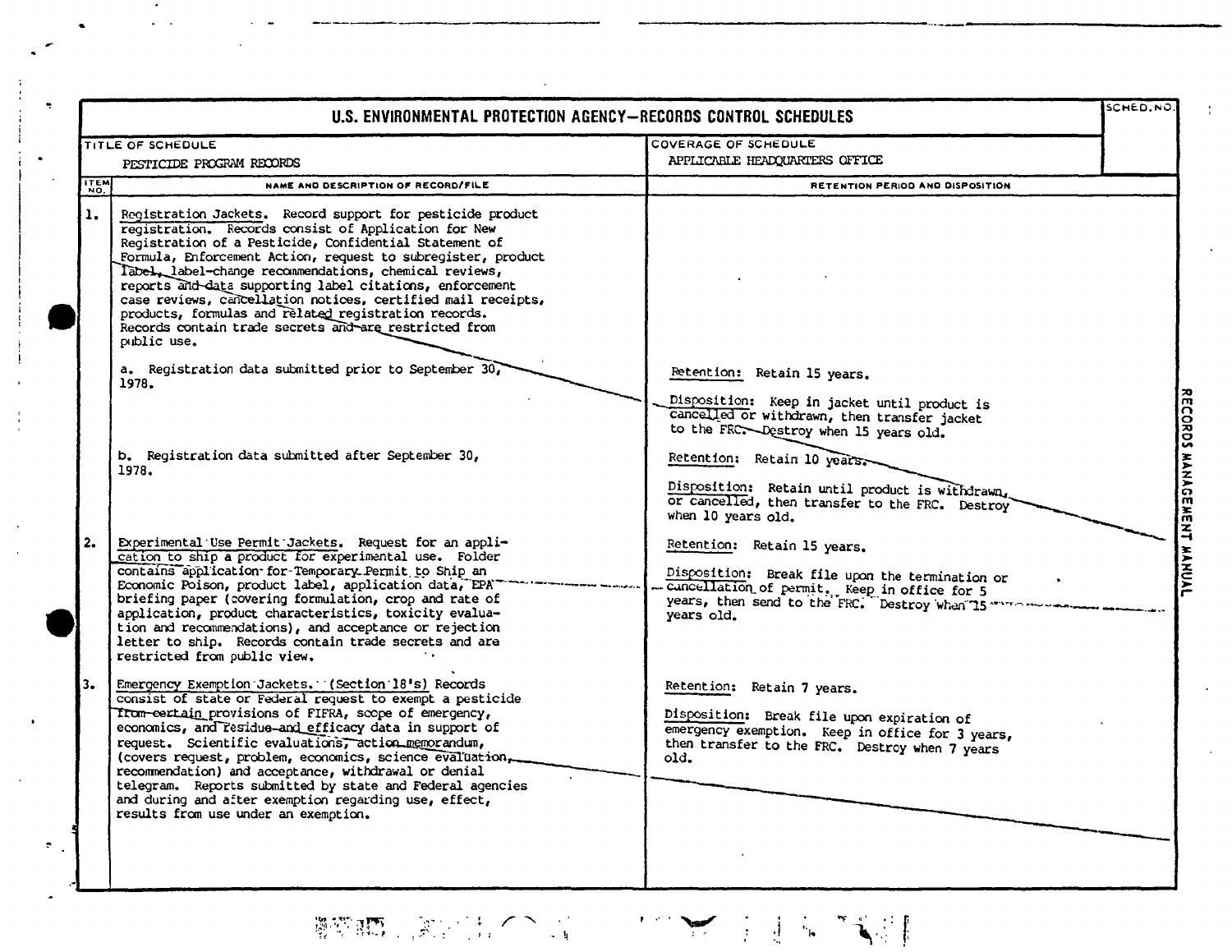| U.S. ENVIRONMENTAL PROTECTION AGENCY-RECORDS CONTROL SCHEDULES |                                                                                                                                                                                                                                                                                                                                                                                                                                                                                                                                                                                   |                                                                                                                                                                                                                                                  | SCHED, NO. |                             |
|----------------------------------------------------------------|-----------------------------------------------------------------------------------------------------------------------------------------------------------------------------------------------------------------------------------------------------------------------------------------------------------------------------------------------------------------------------------------------------------------------------------------------------------------------------------------------------------------------------------------------------------------------------------|--------------------------------------------------------------------------------------------------------------------------------------------------------------------------------------------------------------------------------------------------|------------|-----------------------------|
|                                                                | <b>TITLE OF SCHEDULE</b><br>PESTICIDE PROGRAM RECORDS                                                                                                                                                                                                                                                                                                                                                                                                                                                                                                                             | COVERAGE OF SCHEDULE<br>APPLICABLE HEADQUARTERS OFFICE                                                                                                                                                                                           |            |                             |
| ITEM                                                           | NAME AND DESCRIPTION OF RECORD/FILE                                                                                                                                                                                                                                                                                                                                                                                                                                                                                                                                               | RETENTION PERIOD AND DISPOSITION                                                                                                                                                                                                                 |            |                             |
| 4.                                                             | 24C Application by State. State registration of a<br>pesticide to meet a specific local need. For each<br>registration, records include applicants name and<br>address, product name, issue date, expiration date,<br>toxicity, pesticide form, pesticide type(s), chemical<br>active ingredients and percent concentration of each<br>ingredient, and sites and pests.                                                                                                                                                                                                           | Retention: Retain 15 years after product is<br>withdrawn or cancelled.<br>Disposition: Retain until product is withdrawn<br>or cancelled, then transfer jacket to the FRC.<br>Destroy 15 years after product cancellation or<br>withdrawal.      |            |                             |
| 5.                                                             | Petition Correspondence Folders. Folders contain records<br>pertaining to the interplay between EPA and manufacturers<br>relative to petitions for rolerances.--Records are product<br>labels, applications for temporary permits, chemical analy-<br>sis reports, rejection notices, pesticide petition resumes,<br>Federal Register Notices, letters to and from manufacturers,<br>interoffice memos. Records may contain trade secrets that<br>are restricted from public use.                                                                                                 | Retention: Retain 7 years.<br>Disposition: Keep in office for 3 years, then<br>-transfer to FRC. Destroy when 7 years old.                                                                                                                       |            |                             |
| 6.                                                             | Inert Material Files.<br>a. Tolerance Exemption Request. Folders maintained by<br>name of material. Contains report from Toxicology on<br>clearance status, Confidential Statement of Formula<br>(PR-9-916), Iabel, test data report, internal EPA memos.<br>Records contain trade secrets and-are restricted from<br>public use.<br>b. Correspondence. Correspondence to and from companies<br>regarding inert materials, the listing of materials in the<br>CFR, and requests for exemptions from tolerance clearance.<br>Records contain trade secrets and are restricted from | Retention: Permanent.<br>Disposition: Keep in office 20 years, then offer<br>to the National Archives.<br>$\mathbf{r}$<br>Retention: Retain 2 years.<br>Disposition: Break file at the end of-year.<br>Keep in office for 2 years, then destroy. |            | RECORDS MANAGEMENT MANUAL   |
| 7.                                                             | public use.<br>Good Laboratory Practice (GLP) and Audit Report File.<br>File pertains to audits of laboratories involved in<br>performing studies for registrants prior to product regis-<br>tration. Records contain inspector's worksheets, correspon-<br>dence, support documents to justify claims made in the field,<br>and follow-up actions required. Documents are filed alpha-<br>betically by laboratory. Documents contain confidential<br>material and are restricted from public use.                                                                                | Retention; Retain for 25 years.<br>Disposition: Break file upon completion of<br>laboratory audit. Retain in office for 5 years,<br>then send to FRC. Destroy when 25 years old.                                                                 |            | $\mathcal{C}^{\mathcal{A}}$ |
|                                                                |                                                                                                                                                                                                                                                                                                                                                                                                                                                                                                                                                                                   |                                                                                                                                                                                                                                                  |            |                             |

 $\sim$ 

**如此一个生活的的人生产的。第**一个人的人们的结婚。

NWMIL

 $\frac{1}{3}$ 

 $\mathbf{u}$ 

 $\frac{1}{4}$ 

 $\begin{array}{c} 1 \\ 1 \\ 1 \end{array}$ 

 $\begin{array}{c} 1 \\ 1 \\ 1 \end{array}$ 

 $\mathcal{L}_{\mathcal{L}}$ 

Andrea Dage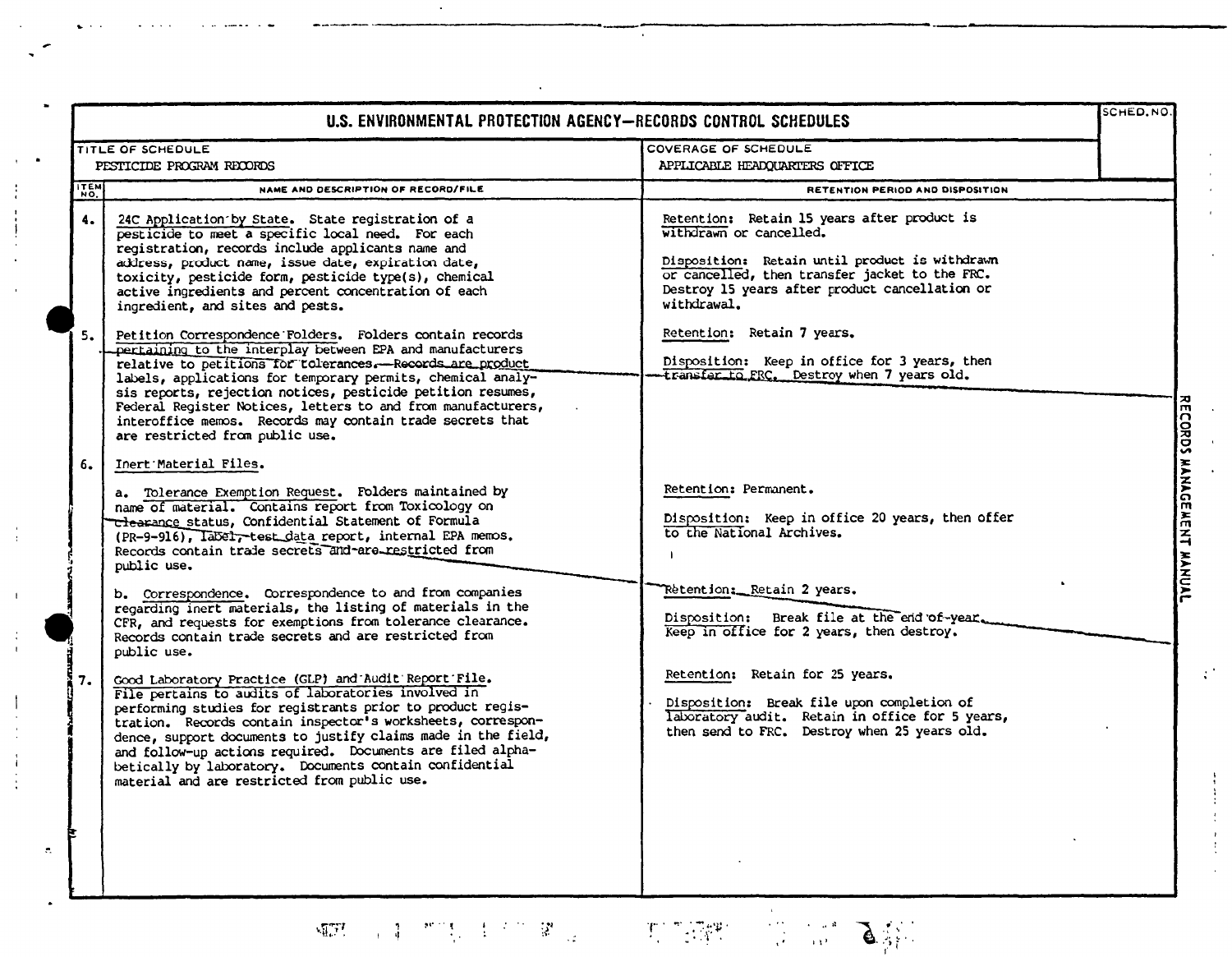|             | U.S. ENVIRONMENTAL PROTECTION AGENCY-RECORDS CONTROL SCHEDULES                                                                                                                                                                                                                                                                                                                                                                                                                                                                                                                                                                                                                                                                                                                                                                                                                                                                                                                                    |                                                                                                                                                                                                                                                                                                                                                                                                                                                                                                                                                                                                                                                                                | SCHED.NO |                           |
|-------------|---------------------------------------------------------------------------------------------------------------------------------------------------------------------------------------------------------------------------------------------------------------------------------------------------------------------------------------------------------------------------------------------------------------------------------------------------------------------------------------------------------------------------------------------------------------------------------------------------------------------------------------------------------------------------------------------------------------------------------------------------------------------------------------------------------------------------------------------------------------------------------------------------------------------------------------------------------------------------------------------------|--------------------------------------------------------------------------------------------------------------------------------------------------------------------------------------------------------------------------------------------------------------------------------------------------------------------------------------------------------------------------------------------------------------------------------------------------------------------------------------------------------------------------------------------------------------------------------------------------------------------------------------------------------------------------------|----------|---------------------------|
|             | TITLE OF SCHEDULE<br>PESTICIDE PROGRAM RECORDS                                                                                                                                                                                                                                                                                                                                                                                                                                                                                                                                                                                                                                                                                                                                                                                                                                                                                                                                                    | COVERAGE OF SCHEDULE<br>APPLICABLE HEADOUARTERS OFFICE                                                                                                                                                                                                                                                                                                                                                                                                                                                                                                                                                                                                                         |          |                           |
| <b>ITEM</b> | NAME AND DESCRIPTION OF RECORD/FILE                                                                                                                                                                                                                                                                                                                                                                                                                                                                                                                                                                                                                                                                                                                                                                                                                                                                                                                                                               | RETENTION PERIOD AND DISPOSITION                                                                                                                                                                                                                                                                                                                                                                                                                                                                                                                                                                                                                                               |          |                           |
| 8.          | Pesticide Regulations, Standards and Guidelines. Contains<br>information relating to the development and installation<br>of rules for effecting the environmental legislation<br>passed-by-CongressRecords consist of drafts of proposed<br>regulations and guidelines, internal comments, journal<br>articles and other supporting literature, Federal Register<br>proposed rules, response to proposals, Federal Register<br>tearsheets of rule, EPA press releases and newspaper<br>clippings, etc., arranged alphabetically by title.                                                                                                                                                                                                                                                                                                                                                                                                                                                         | Retention: Permanent.<br>Disposition: Break file upon the publication of<br>rule in Federal Register. Keep in office for 1<br>year, then transfer to FRC. Keep in FRC for 20<br>years, then offer to the National-Archives.                                                                                                                                                                                                                                                                                                                                                                                                                                                    |          |                           |
| 9.          | RPAR (Rebuttal Presumption Against Registration) Files.<br>Also called Special Reviews File contains data used in<br>review of a chemical suspected of meeting risk criteria<br>in the following areas: acute and chronic toxicity,<br>reproduction, reduction in wildlife, endangered species<br>and non-target animals, and lack of emergency treatment.<br>Files include correspondence, exposure/risk and benefit<br>analyses, environmental fate profiles, FR notices,<br>technical literature, company submitted data, science<br>reviews, evaluation and validation of rebuttals, SAP and<br>USDA reports, registration data, press releases, draft<br>and final position documents with comments, concurrences,<br>and associated bibliographies. Confidential materials in<br>the file are archived separately and restricted from .<br>public use. Documents retained on microform will be<br>produced in accordance with 36 CFR 1230.10 and used in<br>accordance with 36 CFR 1230.20. | Retention: As below.<br>Disposition: When final position document is<br>published in Federal Register break file and<br>separate into administrative and technical<br>documents and send file to PMSD for PDMS archive.<br>(Item no. 32).<br>a. Paper Records. Retain until conversion to<br>microform is verified for completeness, then<br>destroy.<br>b. Office Microform Copy. Keep working copy in<br>office until no longer needed, then destroy.<br>c. Permanent Microform Copy. Offer to NARS when<br>20 years old a silver halide microform plus one<br>duplicate. Transfer certified microfilm in cubic<br>foot blocks to WNRC for storage pending offer to<br>NARS. |          | RECORDS MANAGEMENT MANUAL |
| 10.         | Environmental Impact Statement and Review File. Covers<br>activities related to environmental impact statement needs,<br>requirements, development, and appraisals. Records<br>consist of environmental impact statements, appraisals,<br>negative declarations, comments and program papers relating<br>to impact of Federal activities on environment, preparation<br>and review summaries.                                                                                                                                                                                                                                                                                                                                                                                                                                                                                                                                                                                                     | Retention: Retain 5 years.<br>Disposition: Break file upon the completion of<br>Teview.--Keep-in office for 1 year, then transfer<br>to the FRC. Destroy when 5 years old.                                                                                                                                                                                                                                                                                                                                                                                                                                                                                                     |          |                           |

 $\mathcal{A}^{\pm}$ 

 $\mathcal{L}^{\mathcal{L}}$ 

 $\begin{array}{l} \displaystyle \lim_{\epsilon \rightarrow 0} \displaystyle \liminf_{\epsilon \rightarrow 0} \mathcal{E}(\gamma) \geq \mathcal{E}(\gamma) \geq \mathcal{E}(\gamma) \geq \mathcal{E}(\gamma) \geq \mathcal{E}(\gamma) \geq \mathcal{E}(\gamma) \geq \mathcal{E}(\gamma) \geq \mathcal{E}(\gamma) \geq \mathcal{E}(\gamma) \geq \mathcal{E}(\gamma) \geq \mathcal{E}(\gamma) \geq \mathcal{E}(\gamma) \geq \mathcal{E}(\gamma) \geq \mathcal{E}(\gamma) \geq \mathcal{E}(\gamma) \geq \mathcal{E}$ 

NWML

 $\begin{array}{c} 1 \\ 1 \\ 2 \\ 3 \\ 4 \end{array}$ 

 $\sim$   $\pm$ 

 $\cdot$ 

 $\sim$ 

 $\bullet$ 

 $\sim$  .

(本个 10%) (1) → 15, 50%)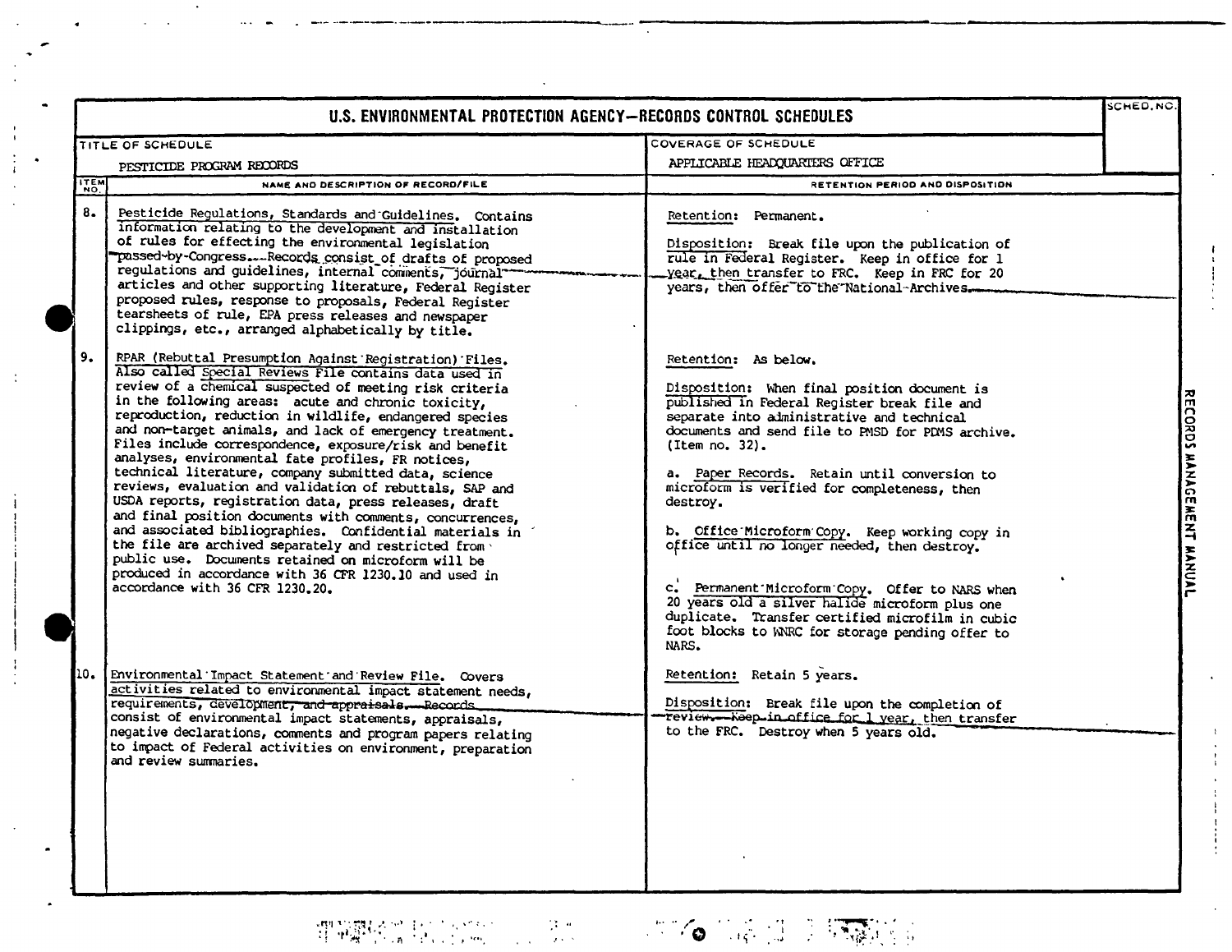| TITLE OF SCHEDULE<br>PESTICIDE PROGRAM RECORDS                                                                                                                                                                                                                                                                                                                                                                                                                                                                                                                                                              | COVERAGE OF SCHEDULE                                                                                                                                                                                                                                                                                                                                                                                                                                                                                                                                                                                                                                  |  |
|-------------------------------------------------------------------------------------------------------------------------------------------------------------------------------------------------------------------------------------------------------------------------------------------------------------------------------------------------------------------------------------------------------------------------------------------------------------------------------------------------------------------------------------------------------------------------------------------------------------|-------------------------------------------------------------------------------------------------------------------------------------------------------------------------------------------------------------------------------------------------------------------------------------------------------------------------------------------------------------------------------------------------------------------------------------------------------------------------------------------------------------------------------------------------------------------------------------------------------------------------------------------------------|--|
|                                                                                                                                                                                                                                                                                                                                                                                                                                                                                                                                                                                                             |                                                                                                                                                                                                                                                                                                                                                                                                                                                                                                                                                                                                                                                       |  |
|                                                                                                                                                                                                                                                                                                                                                                                                                                                                                                                                                                                                             | APPLICABLE HEADQUARTERS OFFICE                                                                                                                                                                                                                                                                                                                                                                                                                                                                                                                                                                                                                        |  |
| NAME AND DESCRIPTION OF RECORD/FILE                                                                                                                                                                                                                                                                                                                                                                                                                                                                                                                                                                         | RETENTION PERIOD AND DISPOSITION                                                                                                                                                                                                                                                                                                                                                                                                                                                                                                                                                                                                                      |  |
| Registration Standard Case File. Contains information<br>relating to the development of a registration standard.<br>Records consist of correspondence, fact sheets, FR notices<br>briefing materials, technical data, science reviews,<br>disciplinary and topical summaries, registration drafts<br>with comments and concurrences, and final registration<br>standard. Confidential materials in the file are archived<br>separately and restricted from public use. Documents<br>retained on microform will be produced in accordance with<br>36 CFR 1230.10 and used in accordance with 36 CFR 1230.20. | Retention: As below.<br>Disposition: Break file when registration<br>standard is completed and separate into adminis-<br>trative and technical documents and send files<br>to PMSD for PDMS archive (Item No. 32).<br>a. Paper Records. Retain until conversion to<br>microform has been completed, and microform is<br>verified for completeness in PMSD, then destroy.<br>b. Office Microform Copy. Keep working copy in<br>office until no longer needed, then destroy.<br>c. Permanent Microform Copy. Offer to NARS when<br>20 years old a silver halide microform plus one<br>duplicate. Transfer to WNRC for storage pending<br>offer to NARS. |  |
| Contracts; Grants; and Agreement File. Documentation<br>relating to the formulation, solicitation, award, and<br>Changes in contracts for scientific or technical type<br>studies, including community studies and other pesticide<br>relating studies. Records consist of copies of contracts<br>or agreements, contractor proposals, requests for proposals,<br>reports and payments made to contractor, contractor staff<br>resumes, progress reports, and all other related documents.                                                                                                                  | Retention: Retain 6 years.<br>Disposition: Break file upon completion of<br>contract or agreement. Keep in office for 2<br>years, then transfer to the FRC. Destroy when<br>6 years old.                                                                                                                                                                                                                                                                                                                                                                                                                                                              |  |
| Controlled and Major Correspondence of the Director,<br>Office of Pesticide Programs. Includes copies of controlled<br>and major correspondence signed by the Director or approved<br>by him for the signature of other Agency Officials. The<br>correspondence significantly documents the program activities<br>and was processed under special handling control procedures<br>because of the importance of the letters or time requirements<br>of replies.                                                                                                                                               | Retention: Retain 12 years.<br>Disposition: Break file at end of year. Keep<br>in office current year plus 1 additional year,<br>then transfer to the FRC. Destroy when 12 years<br>old.                                                                                                                                                                                                                                                                                                                                                                                                                                                              |  |
| Ceneral Correspondence of the Director, Office Pesticide<br>Programs. Includes copies of non-controlled (routine)<br>correspondence. Records consist of incoming letters and<br>enclosures.                                                                                                                                                                                                                                                                                                                                                                                                                 | Retention: Retain 5 years.<br>Disposition: Break file at end of year. Keep<br>in office I year, then transfer to the FRC.<br>Destroy when 5 years old.                                                                                                                                                                                                                                                                                                                                                                                                                                                                                                |  |
|                                                                                                                                                                                                                                                                                                                                                                                                                                                                                                                                                                                                             |                                                                                                                                                                                                                                                                                                                                                                                                                                                                                                                                                                                                                                                       |  |

**如酵粉与蛋白不少能**。 电图表 经无关票

NWML

 $\overline{\mathbf{a}}$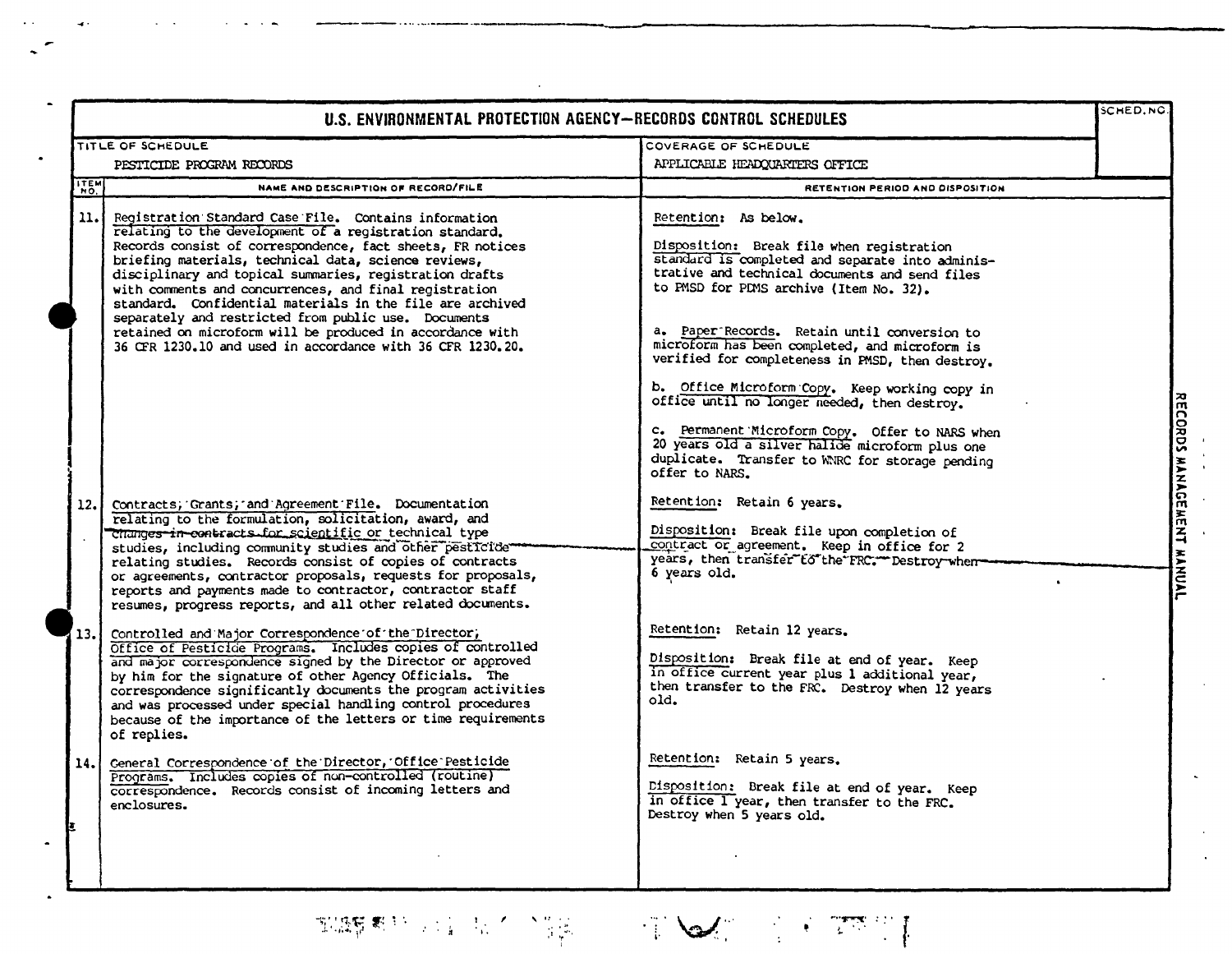|            | U.S. ENVIRONMENTAL PROTECTION AGENCY-RECORDS CONTROL SCHEDULES                                                                                                                                                                                                                                                               |                                                                                                                                                                      | SCHED.NO |
|------------|------------------------------------------------------------------------------------------------------------------------------------------------------------------------------------------------------------------------------------------------------------------------------------------------------------------------------|----------------------------------------------------------------------------------------------------------------------------------------------------------------------|----------|
|            | TITLE OF SCHEDULE<br>PESTICIDE PROGRAM RECORDS                                                                                                                                                                                                                                                                               | COVERAGE OF SCHEDULE<br>APPLICABLE HEADQUARTERS OFFICE                                                                                                               |          |
| <b>TEM</b> | NAME AND DESCRIPTION OF RECORD/FILE                                                                                                                                                                                                                                                                                          | RETENTION PERIOD AND DISPOSITION                                                                                                                                     |          |
|            | 15. Sampany Correspondence File. Letters of transfer and<br>company name and address changes.                                                                                                                                                                                                                                | Retention:<br>a. Paper Records. Retain 5 years or until<br>microfilmed.                                                                                              |          |
|            |                                                                                                                                                                                                                                                                                                                              | b. Microfilm Copy. Retain 20 years.<br>-Disposition:                                                                                                                 |          |
|            |                                                                                                                                                                                                                                                                                                                              | a. Paper Records. Break file after 5 years,<br>then microfilm. Destroy after completion of<br>inspections and corrections to film.                                   |          |
|            |                                                                                                                                                                                                                                                                                                                              | b. Microfilm. Keep in office for 20 years,<br>then destroy.                                                                                                          |          |
|            | 16. Animal Science - Control Chemicals. A reference file.<br>A collection of documents relating to various aspects of<br>the development and behavior of animals and the nature and<br>use of chemicals. Records consist of articles, photos,<br>newsclippings, pamphlets, extracts from text books, memos,<br>letters, etc. | Retention: Review annually.<br>Disposition: Review files each year, keeping<br>records of continuing reference value, and<br>destroying other materials.             |          |
|            | 17. Laboratory Cards (ID). 5 x 8 inch cards that contain the<br>laboratory analysis report on pesticide samples picked up<br>by Federal Investigators. Cards are frequently duplicated<br>for varied indexes such as ID numbers, chemical name,<br>product name, etc.                                                        | Retention: As below.<br>Disposition: Destroy when no longer needed for<br>reference.                                                                                 |          |
|            | 13. Product-Label File. A collection of product labels<br>maintained by chemical and application.                                                                                                                                                                                                                            | Retention: Retain 1 year after cancellation or<br>withdrawal of product.                                                                                             |          |
|            |                                                                                                                                                                                                                                                                                                                              | Disposition: Keep in office for l'year after www.<br>cancellation or withdrawal of product, then<br>destroy.                                                         |          |
| 13.1       | Preliminary Quantitative Usage Analysis of Pesticide<br>Active Ingredients. File of reports for registration<br>standards development, for EPA surveillance Index Program,<br>special reviews, and other purposes.                                                                                                           | Retention: Permanent.<br>Disposition: Keep in office for 5 years, then<br>send to FRC. Keep in FRC for 25 years, then TAANSFER TO<br>destroy. THE NATIONAL ARCHIVES. |          |
|            |                                                                                                                                                                                                                                                                                                                              | change OK'd by<br>EPA 11/24 min                                                                                                                                      |          |

NWWIL

 $\bullet$ 

# 期的,不是是的人的问题。 ( B) 所以, ( ) ( )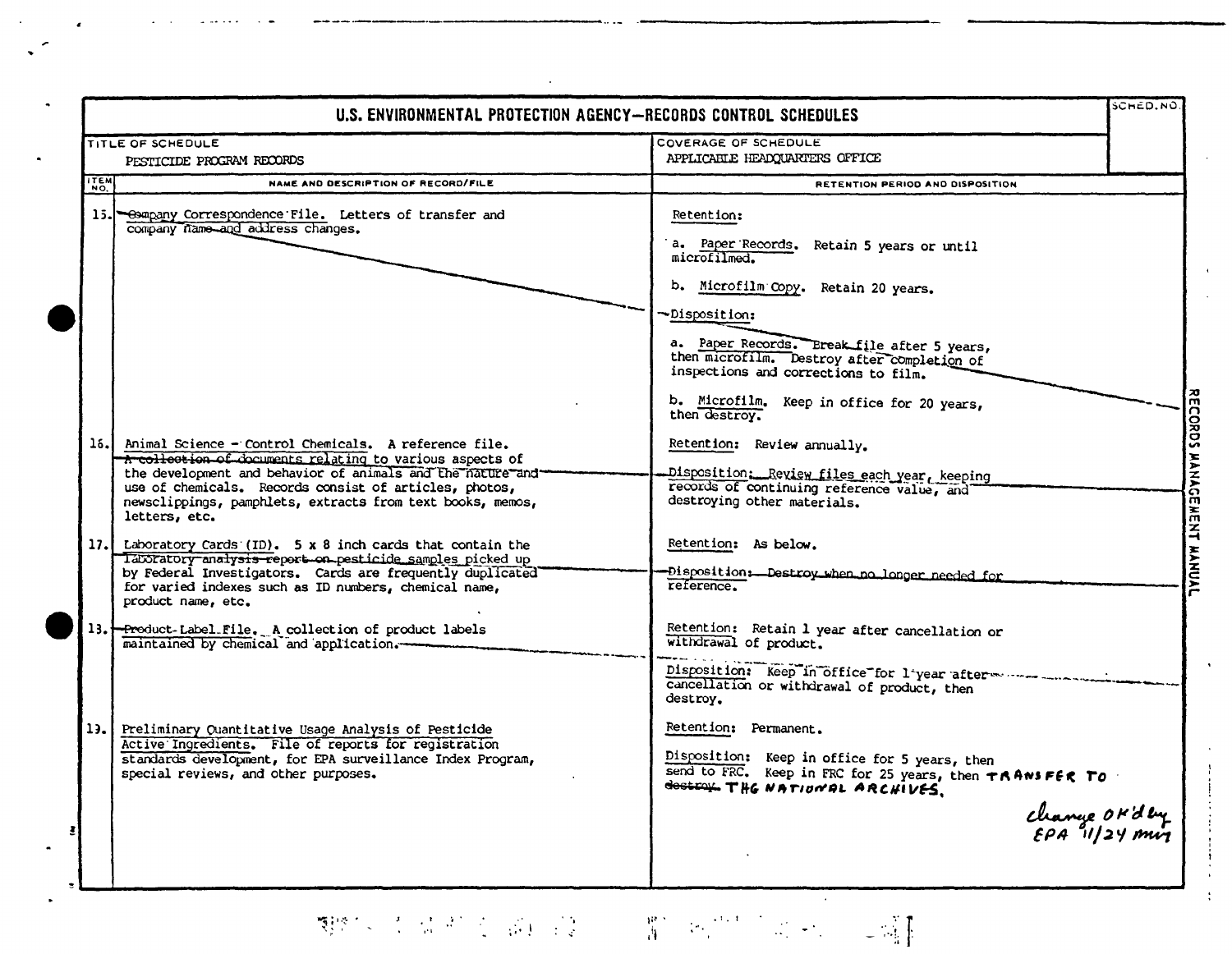| U.S. ENVIRONMENTAL PROTECTION AGENCY-RECORDS CONTROL SCHEDULES |                                                                                                                                                                                                                                                                                                                                                                                                            |                                                                                                                                                                                    | SCHED.NO. |
|----------------------------------------------------------------|------------------------------------------------------------------------------------------------------------------------------------------------------------------------------------------------------------------------------------------------------------------------------------------------------------------------------------------------------------------------------------------------------------|------------------------------------------------------------------------------------------------------------------------------------------------------------------------------------|-----------|
|                                                                | TITLE OF SCHEDULE                                                                                                                                                                                                                                                                                                                                                                                          | COVERAGE OF SCHEDULE                                                                                                                                                               |           |
|                                                                | PESTICIDE PROGRAM RECORDS                                                                                                                                                                                                                                                                                                                                                                                  | APPLICABLE HEADQUARTERS OFFICE                                                                                                                                                     |           |
| <b>ITEM</b>                                                    | NAME AND DESCRIPTION OF RECORD/FILE                                                                                                                                                                                                                                                                                                                                                                        | RETENTION PERIOD AND DISPOSITION                                                                                                                                                   |           |
| 20.1                                                           | Cooperative Agreement Pesticide Economic Benefit Studies.<br>Reports of technical studies conducted at cooperating<br>universities on economic benefits and impacts of pesticides.                                                                                                                                                                                                                         |                                                                                                                                                                                    |           |
|                                                                | a. Final Studies                                                                                                                                                                                                                                                                                                                                                                                           | Retention: Permanent.                                                                                                                                                              |           |
|                                                                |                                                                                                                                                                                                                                                                                                                                                                                                            | Disposition: Break file upon the completion of<br>study. Keep in office for 1 year, then send to<br>the FRC. Keep in FRC for 15 years then offer to<br>the National Archives.      |           |
|                                                                | b. Working Papers                                                                                                                                                                                                                                                                                                                                                                                          | Retention: As below.                                                                                                                                                               |           |
|                                                                |                                                                                                                                                                                                                                                                                                                                                                                                            | Disposition: Destroy when final study has been<br>completed, or when no longer needed.                                                                                             |           |
| 21.                                                            | Regulatory Impact Analysis Under EO 12291. Formal analysis<br>reports on the regulatory impact of agency proposed rules,                                                                                                                                                                                                                                                                                   | Retention:                                                                                                                                                                         |           |
|                                                                | regulations and status arranged chronologically.                                                                                                                                                                                                                                                                                                                                                           | a. Record Copy. Permanent.                                                                                                                                                         |           |
|                                                                |                                                                                                                                                                                                                                                                                                                                                                                                            | b. Other Copies. Destroy when no longer needed.<br>Disposition:                                                                                                                    |           |
|                                                                |                                                                                                                                                                                                                                                                                                                                                                                                            | a. Record Copy. Break file annually, keep in<br>office 5 years, then send to FRC. Keep in FRC<br>for 10 years, then offer to the National Archives.                                |           |
|                                                                |                                                                                                                                                                                                                                                                                                                                                                                                            | b. Other Copies. Destroy when reference use<br>is exhausted.                                                                                                                       |           |
|                                                                |                                                                                                                                                                                                                                                                                                                                                                                                            | Retention: Permanent.                                                                                                                                                              |           |
| 22.1                                                           | Substitute Chemical Program File. Program to develop,<br>locate, test, evaluate, and promote the use of safe<br>substitutes for chemicals that are considered hazardous to<br>man and his environment. Records consist of reports on<br>substitute chemicals and their manufacturer, lab test<br>reports, field test reports, cost/benefits reports, etc.,<br>arranged alphabetically by name of chemical. | Disposition: Break file upon the completion of<br>program. Keep in office for 1 year, then send to<br>the FRC. - Keep in FRC for 20 years, then offer<br>to the National Archives. |           |
| t                                                              |                                                                                                                                                                                                                                                                                                                                                                                                            |                                                                                                                                                                                    |           |

ŧ.

 $\mathcal{O}(\mathcal{O}(\log n))$ 

 $\bar{\phantom{a}}$  .

NWMIL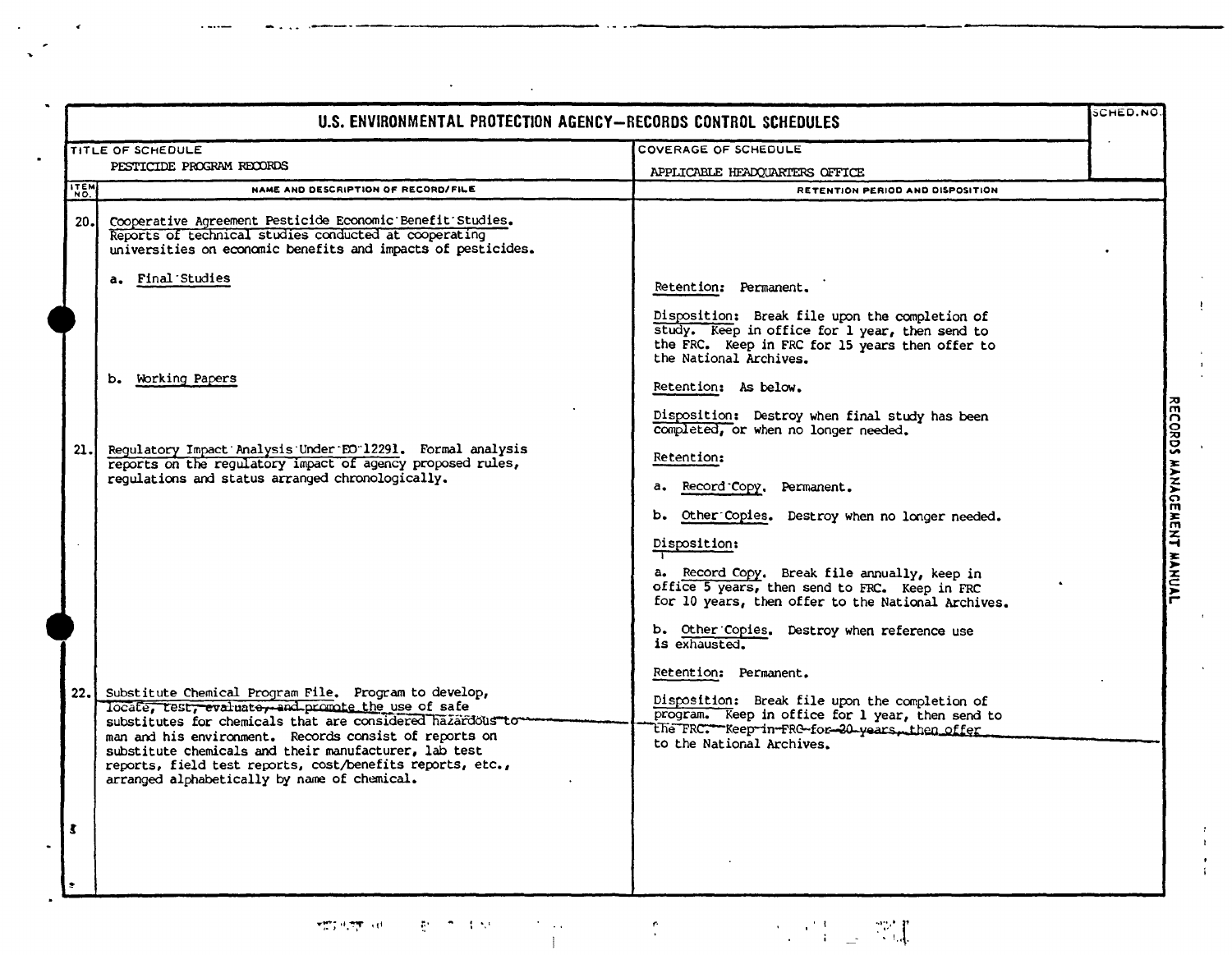|             | U.S. ENVIRONMENTAL PROTECTION AGENCY-RECORDS CONTROL SCHEDULES                                                                                                                                                                                                                                                                                                                                                                                                                                                                                                                                                                                                                                                                                                                                                                                                                                                                                                                                                                  |                                                                                                                                                                                                                                                                                                                                                                                                                                                                                                                                                                       | SCHED.NO |
|-------------|---------------------------------------------------------------------------------------------------------------------------------------------------------------------------------------------------------------------------------------------------------------------------------------------------------------------------------------------------------------------------------------------------------------------------------------------------------------------------------------------------------------------------------------------------------------------------------------------------------------------------------------------------------------------------------------------------------------------------------------------------------------------------------------------------------------------------------------------------------------------------------------------------------------------------------------------------------------------------------------------------------------------------------|-----------------------------------------------------------------------------------------------------------------------------------------------------------------------------------------------------------------------------------------------------------------------------------------------------------------------------------------------------------------------------------------------------------------------------------------------------------------------------------------------------------------------------------------------------------------------|----------|
|             | TITLE OF SCHEDULE<br>PESTICIDE PROGRAM RECORDS                                                                                                                                                                                                                                                                                                                                                                                                                                                                                                                                                                                                                                                                                                                                                                                                                                                                                                                                                                                  | COVERAGE OF SCHEDULE<br>APPLICABLE HEADQUARTERS OFFICE                                                                                                                                                                                                                                                                                                                                                                                                                                                                                                                |          |
| <b>ITEM</b> | NAME AND DESCRIPTION OF RECORD/FILE                                                                                                                                                                                                                                                                                                                                                                                                                                                                                                                                                                                                                                                                                                                                                                                                                                                                                                                                                                                             | <b>RETENTION PERIOD AND DISPOSITION</b>                                                                                                                                                                                                                                                                                                                                                                                                                                                                                                                               |          |
| 23.1        | Manuscript of Articles Written by EPA Personnel. Original<br>draft of pesticide articles submitted to professional,<br>trade, and commercial magazines "for "publications." Includes<br>manuscripts awaiting publication as well as those published<br>Folder may also contain reprint of published article.<br>Arranged alphabetically by surname of Author.                                                                                                                                                                                                                                                                                                                                                                                                                                                                                                                                                                                                                                                                   | Retention: Permanent.<br>--Disposition: - Break file at the end of 10 years.<br>then offer to the National Archives.                                                                                                                                                                                                                                                                                                                                                                                                                                                  |          |
| 24.         | Technical Data Files. Published and unpublished data about<br>pesticide chemistry, use, efficacy, residues, toxicology,<br>exposure, risk, etc. Data submitted by registrants, experi-<br>mentors, other government agencies, EPA, etc., in support of,<br>but not limited to registration actions, petitions for<br>tolerance, 24C's, section 18's, registration standards/<br>special reviews, data call-in. Registratant submitted<br>documents assigned EPA accession numbers. Documents are<br>archived centrally in the Pesticide Document Management<br>System (item 32) by MRID number. These documents will be<br>retained on microform produced in accordance with 36 CFR<br>1230.10 and used in accordance with 36 CFR 1230.20. - A.copy<br>of the Level II Index will be transferred with the older<br>records. Note: These documents contain trade secrets and<br>are therefore restricted from public use. Growth and Data<br>collection is approximately 20,000 fiche/year or approxi-<br>mately 50 linear feet. | Retention:<br>a. Paper Records. Retain until conversion to<br>microform has been completed.<br>b. Microform. Permanent.<br>Disposition:<br>a. Paper Records. Keep in office until<br>conversion to microform has been completed and<br>microform is verified for completeness, then<br>destroy. Note: Retain permanently in separate<br>files those documents that cannot be filmed and<br>verified for completeness. Offer these records<br>with permanent microform copy (item c, below)<br>to Archives when 20 years old.                                          |          |
| 25.         | Conservation Need Inventory (CNI) Soil Monitoring. A<br>collection of volumes by State in which small geographic<br>areas (sites) are numerically identified. Used for site<br>location coding.<br>$\bullet$<br>$\sim$                                                                                                                                                                                                                                                                                                                                                                                                                                                                                                                                                                                                                                                                                                                                                                                                          | b. Office Microform Copy. Keep working copy in<br>office until no longer needed, then destroy.<br>c. Permanent Microform Copy. Offer to NARS when<br>20 years old a silver halide microform plus one<br>duplicate. Transfer certified microform in cubic<br>feet blocks to WNRC for storage pending offer to<br>NARS.<br>Retention: Retain 8 years.<br>Disposition: Break file upon the termination of<br>CNI system for soil monitoring site identifica-<br>tion. Keep in office for 3 years, then transfer<br>to the FRC. Keep in FRC for 5 years, then<br>destroy. |          |
|             |                                                                                                                                                                                                                                                                                                                                                                                                                                                                                                                                                                                                                                                                                                                                                                                                                                                                                                                                                                                                                                 |                                                                                                                                                                                                                                                                                                                                                                                                                                                                                                                                                                       |          |

NWMIL

 $\ddot{\phantom{a}}$ 

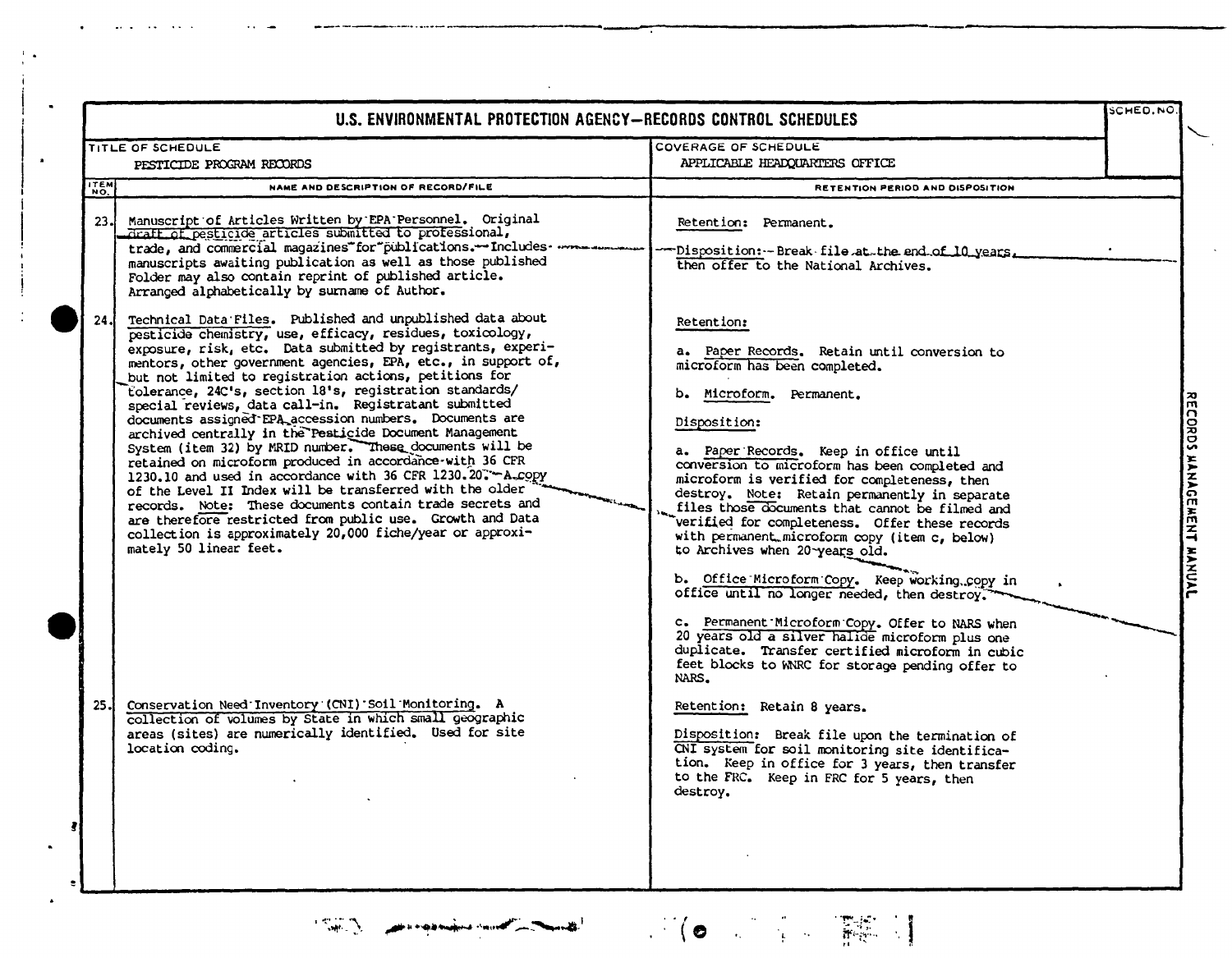| U.S. ENVIRONMENTAL PROTECTION AGENCY-RECORDS CONTROL SCHEDULES                                                                                                                                                                                                                                                                                                                                                                                                                                                                                                                                                                                                                                                                                                                                                                                                                                                                                        |                                                                                                                                                                                                                                                                                                                                                                                                                                                                  |                                                      |  |  |
|-------------------------------------------------------------------------------------------------------------------------------------------------------------------------------------------------------------------------------------------------------------------------------------------------------------------------------------------------------------------------------------------------------------------------------------------------------------------------------------------------------------------------------------------------------------------------------------------------------------------------------------------------------------------------------------------------------------------------------------------------------------------------------------------------------------------------------------------------------------------------------------------------------------------------------------------------------|------------------------------------------------------------------------------------------------------------------------------------------------------------------------------------------------------------------------------------------------------------------------------------------------------------------------------------------------------------------------------------------------------------------------------------------------------------------|------------------------------------------------------|--|--|
| TITLE OF SCHEDULE                                                                                                                                                                                                                                                                                                                                                                                                                                                                                                                                                                                                                                                                                                                                                                                                                                                                                                                                     | COVERAGE OF SCHEDULE                                                                                                                                                                                                                                                                                                                                                                                                                                             |                                                      |  |  |
| PESTICIDE PROGRAM RECORDS                                                                                                                                                                                                                                                                                                                                                                                                                                                                                                                                                                                                                                                                                                                                                                                                                                                                                                                             | APPLICABLE HEADQUARTERS OFFICE                                                                                                                                                                                                                                                                                                                                                                                                                                   |                                                      |  |  |
| <b>ITEM</b><br>NAME AND DESCRIPTION OF RECORD/FILE                                                                                                                                                                                                                                                                                                                                                                                                                                                                                                                                                                                                                                                                                                                                                                                                                                                                                                    | RETENTION PERIOD AND DISPOSITION                                                                                                                                                                                                                                                                                                                                                                                                                                 |                                                      |  |  |
| 26. Laboratory Test Report. Laboratory reports of the receipt<br>and tests made on pesticide samples.                                                                                                                                                                                                                                                                                                                                                                                                                                                                                                                                                                                                                                                                                                                                                                                                                                                 | Retention: Retain 15 years.<br>Disposition: "Break file at the end of 5 years."<br>Keep in laboratory installation for the additional<br>15 years, then destroy.                                                                                                                                                                                                                                                                                                 |                                                      |  |  |
| 27. Chemical Reviews. Complete reviews of compounds covering<br>such areas as pharmacology and toxicology, residues in<br>crops and food items, economic impact, uses or applications.<br>and hazards. Records consist of finished review and drafts,<br>comments, journal articles, lab reports, test products, etc.<br>28. Test Methods and Analysis. Development and evaluation of<br>test methods used in the analysis of chemicals and pesti-<br>cides. Records consist of test procedures, test-evaluations.<br>articles, index of methods, etc.                                                                                                                                                                                                                                                                                                                                                                                                | Retention: Retain current plus prior review.<br>Disposition: Break file upon the completion of<br>review. Keep in office until the completion of<br>3rd update cycle, then destroy.<br>Retention: Retain 20 years.<br>Disposition: Review in office every 5 years,<br>keeping records of continuing value and destroying-<br>other materials. Transfer retained records to<br>the FRC. Destroy when 20 years old.                                                |                                                      |  |  |
| Soil; Water, Estuarine Monitoring System (SWEMS).<br>23.1<br>PURPOSE--The SWEMS system contains residue data for agricul-<br>tural crops, water, and agricultural chemical application<br>data for the sites sampled. SCOPE--These data can be<br>summerized in several ways; by materials, by State, by crop,<br>by urban area.<br>a. Cropping and Pesticide Use Master File. Contains data<br>extracted from EPA Form 8850-3, Cropping and Pesticide Use<br>Record, showing a stratified sample of 10-acre sites in 37<br>States, including pesticide application data (kind and<br>amount) and cropping information for agricultural sampling<br>sites. Sample data includes lab and accession number,<br>Region and State code, year of survey, crop name and number<br>of acres, pesticide use code, method application, and pounds<br>per acre of active ingredients. Note: Tape files shall be<br>maintained in accordance with 36 CFR 1234.4. | Retention: Permanent.<br>Disposition: Transfer records to the National<br>Archives when the program is discontinued.<br>Retention:<br>a. Paper Copy. Retain 1 year.<br>b. Microfilm. Permanent.<br>c. Tape/Disks. Permanent.<br>Disposition:<br>a. Paper Copy. Break file upon the correction<br>of error listings, and conversion to microform<br>has been completed and microform is verified for<br>completeness. Keep in office for 1 year, then<br>destroy. | <b>MANAGE</b><br><b>MENT</b><br><b><i>AANNAL</i></b> |  |  |
|                                                                                                                                                                                                                                                                                                                                                                                                                                                                                                                                                                                                                                                                                                                                                                                                                                                                                                                                                       |                                                                                                                                                                                                                                                                                                                                                                                                                                                                  |                                                      |  |  |

 $\begin{bmatrix} 1 \\ 1 \\ 1 \end{bmatrix}$ 

 $\mathbf{I}$ 

NWML

 $\epsilon$ 

(《东南三十三章》) 耀文 (《书三) 之解。  $\mathcal{I}_{\mathcal{G}}^{\text{out}}$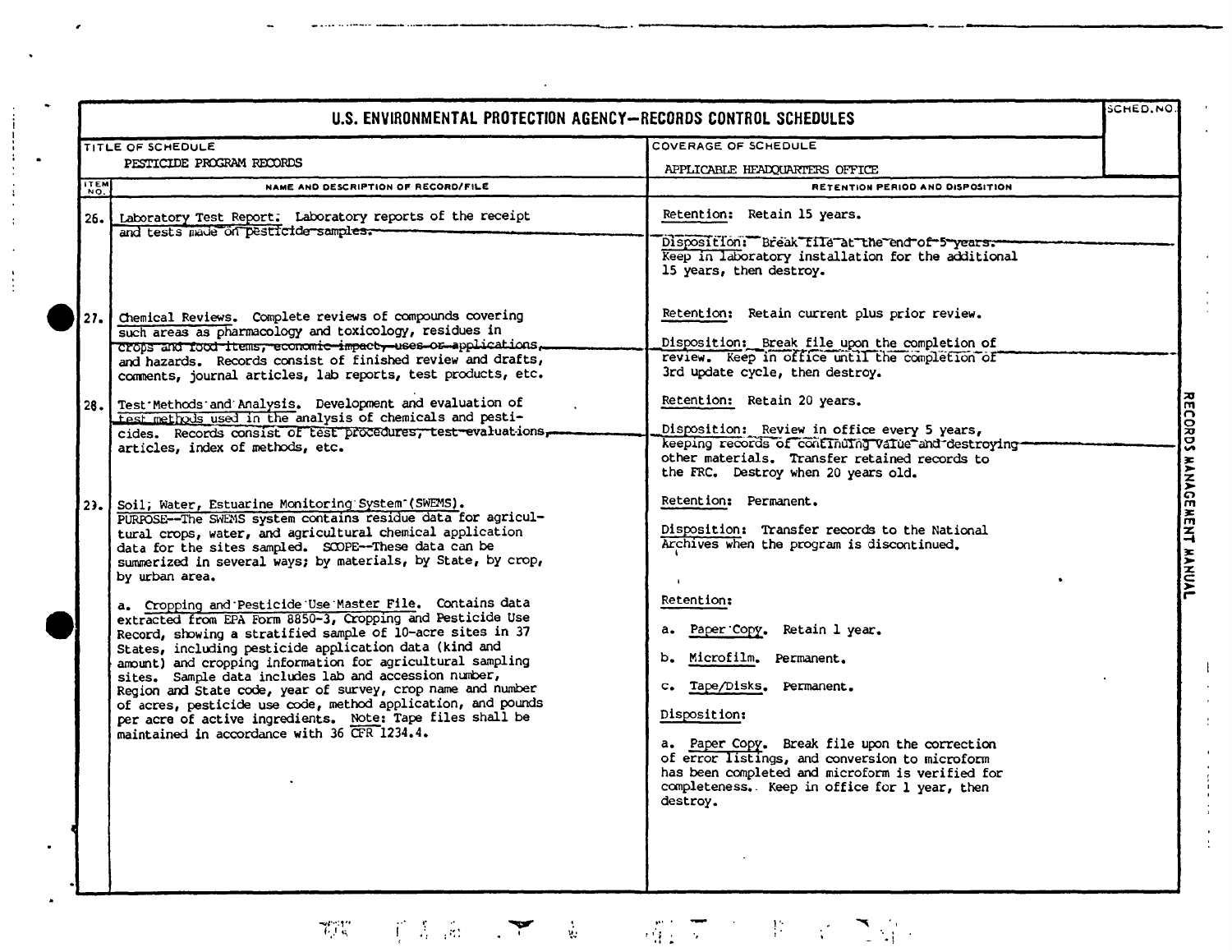|                                                                                                                                                                                                                                                                                                                                                                                                                                                                                                                                                                                                      | U.S. ENVIRONMENTAL PROTECTION AGENCY-RECORDS CONTROL SCHEDULES                                                                                                                                                                                                                                                                                                                                                                                                                                                                                                                                                                                                                                                |  |
|------------------------------------------------------------------------------------------------------------------------------------------------------------------------------------------------------------------------------------------------------------------------------------------------------------------------------------------------------------------------------------------------------------------------------------------------------------------------------------------------------------------------------------------------------------------------------------------------------|---------------------------------------------------------------------------------------------------------------------------------------------------------------------------------------------------------------------------------------------------------------------------------------------------------------------------------------------------------------------------------------------------------------------------------------------------------------------------------------------------------------------------------------------------------------------------------------------------------------------------------------------------------------------------------------------------------------|--|
| TITLE OF SCHEDULE                                                                                                                                                                                                                                                                                                                                                                                                                                                                                                                                                                                    | COVERAGE OF SCHEDULE                                                                                                                                                                                                                                                                                                                                                                                                                                                                                                                                                                                                                                                                                          |  |
| PESTICIDE PROGRAM RECORDS                                                                                                                                                                                                                                                                                                                                                                                                                                                                                                                                                                            | APPLICABLE HEADQUARTERS OFFICE                                                                                                                                                                                                                                                                                                                                                                                                                                                                                                                                                                                                                                                                                |  |
| <b>ITEM</b><br>NAME AND DESCRIPTION OF RECORD/FILE                                                                                                                                                                                                                                                                                                                                                                                                                                                                                                                                                   | RETENTION PERIOD AND DISPOSITION                                                                                                                                                                                                                                                                                                                                                                                                                                                                                                                                                                                                                                                                              |  |
| b. Soil Analysis (or Residue) Master File. A master file<br>containing data from EPA form 8550-2, Analysis (Soil) Work-<br>shoots used to determine levels of pesticide residues in<br>soils and crops. Data recorded for each stratified sample<br>of cropland and non-cropland soil includes laboratory<br>number, accession number, State code, Site, station number,<br>date sampled, rainfall, temperature, soil composition, data-<br>of analysis, and class, code, and amount of pesticide<br>residue collected. Note: The tape file shall be maintained<br>in accordance with 36 CFR 1234.4. | b. Microfilm. Offer to NARS when 20 years old<br>a silver halide microform plus one silver halide<br>or vesicular duplicate. Transfer certified micro-<br>film in cubic foot blocks to WNR for storage<br>pending offer to NARS.<br>c. Tapes/Disks. Break file after completion of<br>report. Keep in office 10 years, then offer to<br>National Archives.<br>Retention:<br>a. Hard Copy. Retain 6 months.<br>Tapes/Disks. Permanent.<br>b.<br>Disposition:<br>a. Hard-Copy. Break file upon correction of<br>Error Listings. Keep in office for 1 year, then<br>destroy.<br>b. Tapes/Disks. Break file after completion of<br>update cycle. Keep in office for 10 years, then<br>offer to National Archives. |  |
| c. Soil Monitoring Reports: Computer printouts.<br>Pesticide Residues in Cropland Soil (by Crop - States -<br>Region and Area) Laboratory Analysis Report-(Posticides<br>detected by analysis - by State and Crop area) Frequency<br>Distribution Cropland and Noncropland (% of times found<br>by land, crop, State and pesticide) State Data Summaries<br>for Material Other than Soil (Residues by Crop and State)<br>Cropping and Field Use Record Report (Pesticides applied<br>to Cropland. By State, crop, number of acres, pesticide<br>$etc.$ )                                             | Retention: Retain for 5 years after publication<br>of reports.<br>Disposition:--Break~file-upon-publication.of_<br>reports then transfer to FRC. Destroy when 5<br>years old.                                                                                                                                                                                                                                                                                                                                                                                                                                                                                                                                 |  |
| d. Sample (Soil) Data Sheets EPA Form 8550-1. Form used<br>to send soil and data to laboratories. Forms microfilmed<br>at end of year. Also used for data validation and for<br>drawing site maps showing urban sampling sites in the Urban<br>Monitoring Programs. Arranged chronologically.                                                                                                                                                                                                                                                                                                        | Retention:<br>a. Paper Copy. Retain 1 year.<br>b. Microfilm Copy. Permanent.                                                                                                                                                                                                                                                                                                                                                                                                                                                                                                                                                                                                                                  |  |

NWMIL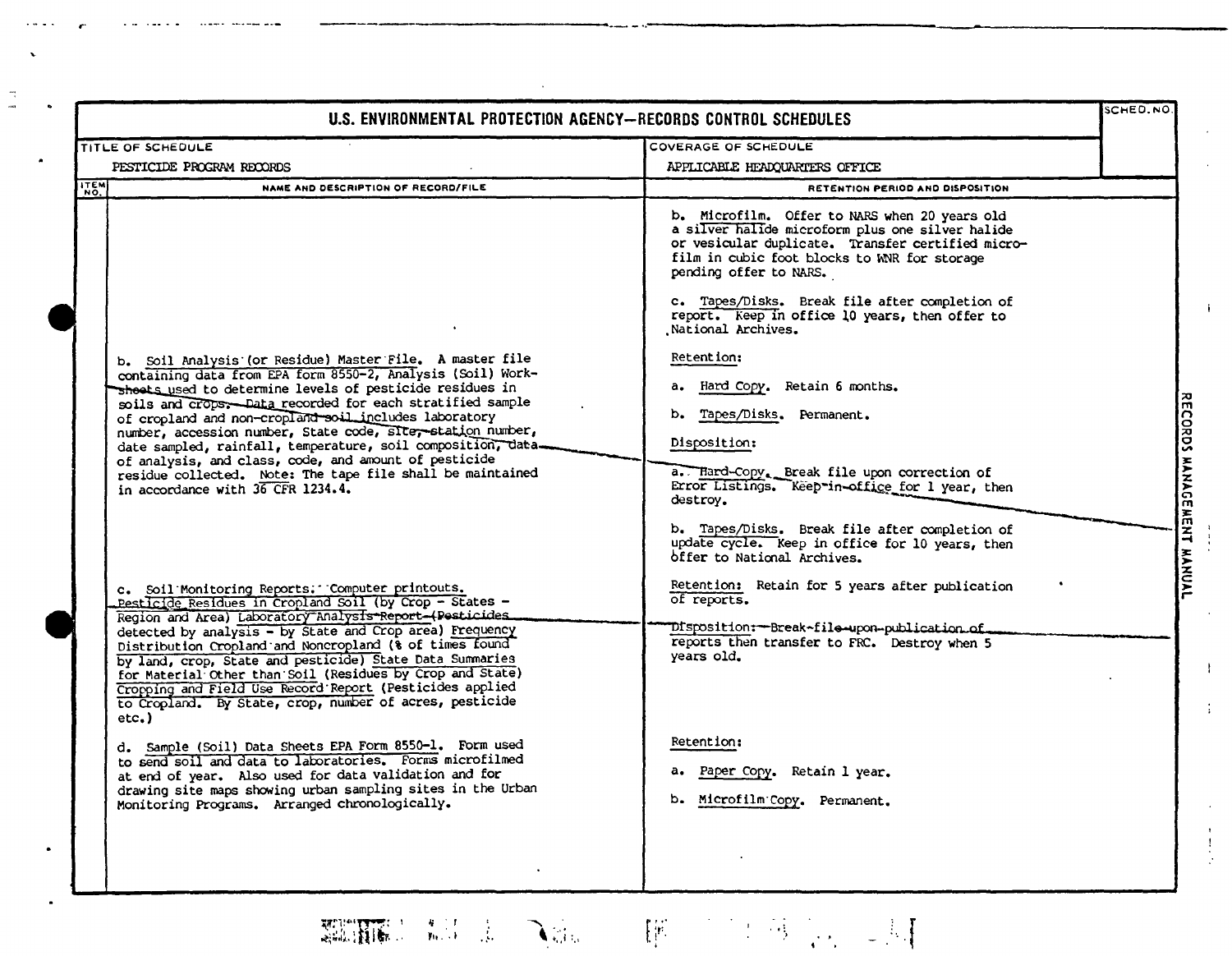| U.S. ENVIRONMENTAL PROTECTION AGENCY-RECORDS CONTROL SCHEDULES |                                                                                                                                                                                                                                                                                                                                                                                                                                                                                                                                                                                                                                                                                                                                                                                                                 |                                                                                                                                                                                                                                                                                                                                                                                                                                                                                                                                                                                                                                                                                                                                                                                                                                                                                    |                                                       |
|----------------------------------------------------------------|-----------------------------------------------------------------------------------------------------------------------------------------------------------------------------------------------------------------------------------------------------------------------------------------------------------------------------------------------------------------------------------------------------------------------------------------------------------------------------------------------------------------------------------------------------------------------------------------------------------------------------------------------------------------------------------------------------------------------------------------------------------------------------------------------------------------|------------------------------------------------------------------------------------------------------------------------------------------------------------------------------------------------------------------------------------------------------------------------------------------------------------------------------------------------------------------------------------------------------------------------------------------------------------------------------------------------------------------------------------------------------------------------------------------------------------------------------------------------------------------------------------------------------------------------------------------------------------------------------------------------------------------------------------------------------------------------------------|-------------------------------------------------------|
|                                                                | TITLE OF SCHEDULE                                                                                                                                                                                                                                                                                                                                                                                                                                                                                                                                                                                                                                                                                                                                                                                               | COVERAGE OF SCHEDULE                                                                                                                                                                                                                                                                                                                                                                                                                                                                                                                                                                                                                                                                                                                                                                                                                                                               |                                                       |
|                                                                | PESTICIDE PROGRAM RECORDS                                                                                                                                                                                                                                                                                                                                                                                                                                                                                                                                                                                                                                                                                                                                                                                       | APPLICABLE HEADQUARTERS OFFICE                                                                                                                                                                                                                                                                                                                                                                                                                                                                                                                                                                                                                                                                                                                                                                                                                                                     |                                                       |
| <b>ITEM</b>                                                    | NAME AND DESCRIPTION OF RECORD/FILE                                                                                                                                                                                                                                                                                                                                                                                                                                                                                                                                                                                                                                                                                                                                                                             | RETENTION PERIOD AND DISPOSITION                                                                                                                                                                                                                                                                                                                                                                                                                                                                                                                                                                                                                                                                                                                                                                                                                                                   |                                                       |
| 30.1<br>ا .11                                                  | Pesticide Accident and Incident Summary Report. Periodic<br>"statistical-and-narrative presentation of accident and<br>incident data by date, region, State, product, chemicals<br>or animal.<br>Epidemiological Studies Program-Master Tape Files Created<br>by Study Groups. Includes health effects data created by<br>any of the several study groups, such as the Pesticide<br>Usage Data Base created by the Medical University of South<br>Carolina and consisting of data collected in a pesticide<br>usage survey. Each record in the data base identifies a<br>pesticide user by type (industry, government, agriculture)<br>and includes reasons for use as well as information about<br>the product used. Note: These tape files shall be<br>maintained in accordance with 36 CFR 1234.4.           | Disposition:<br>a. Paper Copy. Break file upon the correction<br>of Error Listing and conversion to microform has<br>been completed and microform is verified for<br>completeness. Keep in office for 1 year, then<br>destroy.<br>b. Microfilm Copy. Offer to NARS when 20 years<br>old a silver halide microform plus one silver<br>halide or vesicular duplicate. Transfer certified<br>microfilm in cubic foot blocks to WNRC for<br>storage pending offer to NARS.<br>Retention: Maintain current report.<br>Disposition :-- Destroy-report-after-being-<br>superseded by the new report.<br>Retention: Permanent.<br>Disposition: Break file following publication<br>or upon completion of update cycle, as appro-<br>priate Keep tapes in office for 10 years,<br>then offer to the National Archives for<br>possible accessioning. Destroy all<br>unaccessioned materials. | <b>RECORDS</b><br><b>HANAGE</b><br><b>MENT MANUAL</b> |
| 32.1                                                           | Pesticide Document Management System (PDMS). A dual master<br>mixed batchmode system, consisting of a set of microfiche<br>of all documents associated with an extensive ADP index/<br>catalog. PDMS contains about 135,000 unpublished/published<br>technical documents submitted to EPA by registrants to<br>support registration actions, the public, other government<br>agencies. The system also includes EPA science reviews,<br>reports, and records of regulatory decisions. Documents are<br>arranged by MRID number. Registrant submitted data are<br>identified by their accession number, data type, and sub-<br>mission date. The principal outputs of PDMS are biblio-<br>graphies of documents selected by chemical or other indexing<br>terms, and reproductions on fiche or paper of archived | Retention:<br>a. Paper Records: Retain until conversion to<br>microform has been completed.<br>b. Microform. Permanent.<br>Disposition:<br>a. Paper Recorde. Keep in office until conver-<br>a. Paper Records. Keep in office until conver-<br>sion to microform has been completed and micro-<br>form is verified for completeness, then destroy.<br>Note: Retain permanently in separate file those                                                                                                                                                                                                                                                                                                                                                                                                                                                                              |                                                       |

那树入口的加长了那

NWMIL

 $\mathbf{1}$ 



 $\sqrt{2}$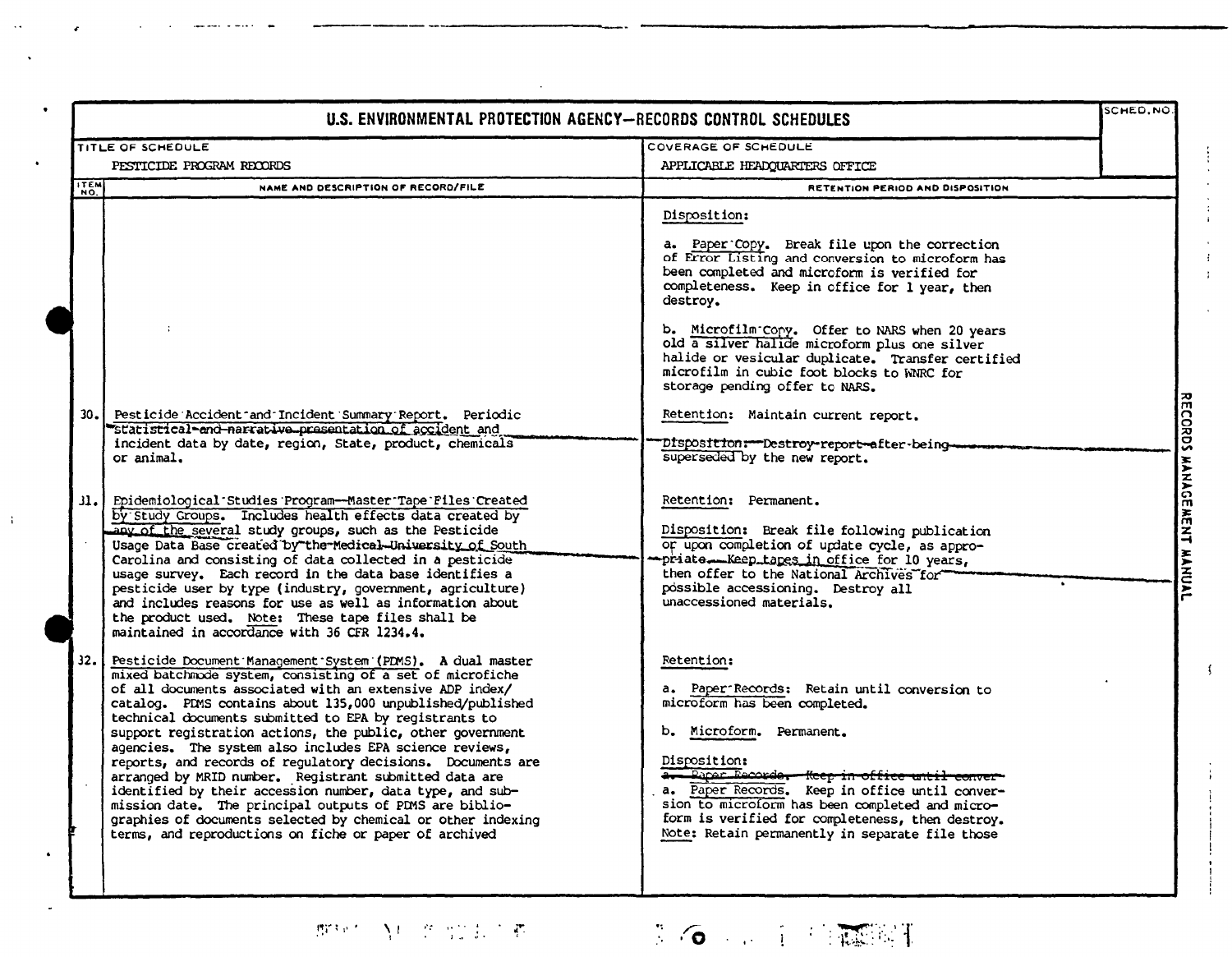|                                                                                                                                                                                                                                                                                                                                 | COVERAGE OF SCHEDULE                                                                                                                                                                                                                                                      |  |
|---------------------------------------------------------------------------------------------------------------------------------------------------------------------------------------------------------------------------------------------------------------------------------------------------------------------------------|---------------------------------------------------------------------------------------------------------------------------------------------------------------------------------------------------------------------------------------------------------------------------|--|
| TITLE OF SCHEDULE<br>PESTICIDE PROGRAM RECORDS                                                                                                                                                                                                                                                                                  | APPLICABLE HEADQUARTERS RECORDS                                                                                                                                                                                                                                           |  |
| NAME AND DESCRIPTION OF RECORD/FILE                                                                                                                                                                                                                                                                                             | RETENTION PERIOD AND DISPOSITION                                                                                                                                                                                                                                          |  |
| documents themselves. These documents may contain trade<br>secrets and are therefore restricted from public use.<br>Growth of data collection is approximately 20,000 documents<br>a year. Documents retained on microform will be produced<br>in accordance with 36 CFR 1230.10 and used in accordance<br>with 36 CFR 1230.20. | documents that cannot be filmed and verified for<br>completeness. Offer these records with permanent<br>microform copy (Item c below) to Archives when<br>20 years old.<br>b. Office Microform Copy. Keep working copy in<br>office until no longer needed, then destroy. |  |
|                                                                                                                                                                                                                                                                                                                                 | c. Permanent Microform Copy. Offer to NARS when<br>20 years old a silver halide microform plus one<br>duplicate. Transfer certified microfilm in cubic<br>foot blocks to WNRC for storage pending offer to<br>NARS.                                                       |  |
| Index to Pesticide Chemicals: "Their Uses and Limitations.<br>A summary of all currently acceptable uses of pesticides                                                                                                                                                                                                          | Retention:                                                                                                                                                                                                                                                                |  |
| including sites of application, target pests, dosage rates,                                                                                                                                                                                                                                                                     | a. Record or Master Copy. Permanent.                                                                                                                                                                                                                                      |  |
| tolerances, restrictions and limitations, and the method<br>and frequency of application. Arranged by active ingredient.                                                                                                                                                                                                        | b. Information Copies. As determined by users<br>reference needs.                                                                                                                                                                                                         |  |
|                                                                                                                                                                                                                                                                                                                                 | Disposition:                                                                                                                                                                                                                                                              |  |
|                                                                                                                                                                                                                                                                                                                                 | a. Record or Master Copy. Break file upon the<br>initiation of a new edition, then send to the<br>FRC. Keep in the FRC for 20 years, then offer<br>to the National Archives.                                                                                              |  |
|                                                                                                                                                                                                                                                                                                                                 | b. Information Copies. Destroy when no<br>longer needed.                                                                                                                                                                                                                  |  |
| Pesticide Incident Reporting Monitoring System Master File.<br>A master file containing reports submitted from State health                                                                                                                                                                                                     | Retention:                                                                                                                                                                                                                                                                |  |
| departments and poison control-centers, and other coopera-<br>tives. File used to access statistics on pesticide accident-                                                                                                                                                                                                      | a. Annual Reports. Permanent.                                                                                                                                                                                                                                             |  |
| episodes involving human, animal, and environmental injuries                                                                                                                                                                                                                                                                    | b. Monthly/Quarterly Reports. Retain current<br>plus 1 prior issue.                                                                                                                                                                                                       |  |
| and serves as a retrieval system to the case files used in<br>chemical reviews of pesticide products to defend or deny a                                                                                                                                                                                                        |                                                                                                                                                                                                                                                                           |  |
| registration. Each variable length record contains the<br>following information; reporting agency, episode date,                                                                                                                                                                                                                | c. Tape/Disk. Permanent.                                                                                                                                                                                                                                                  |  |
|                                                                                                                                                                                                                                                                                                                                 |                                                                                                                                                                                                                                                                           |  |
|                                                                                                                                                                                                                                                                                                                                 |                                                                                                                                                                                                                                                                           |  |

 $\bar{V}$ 

 $\mathcal{A}$ 

 $\mathcal{L}^{\pm}$ 

NWML

 $\tilde{\mathbf{z}}$  .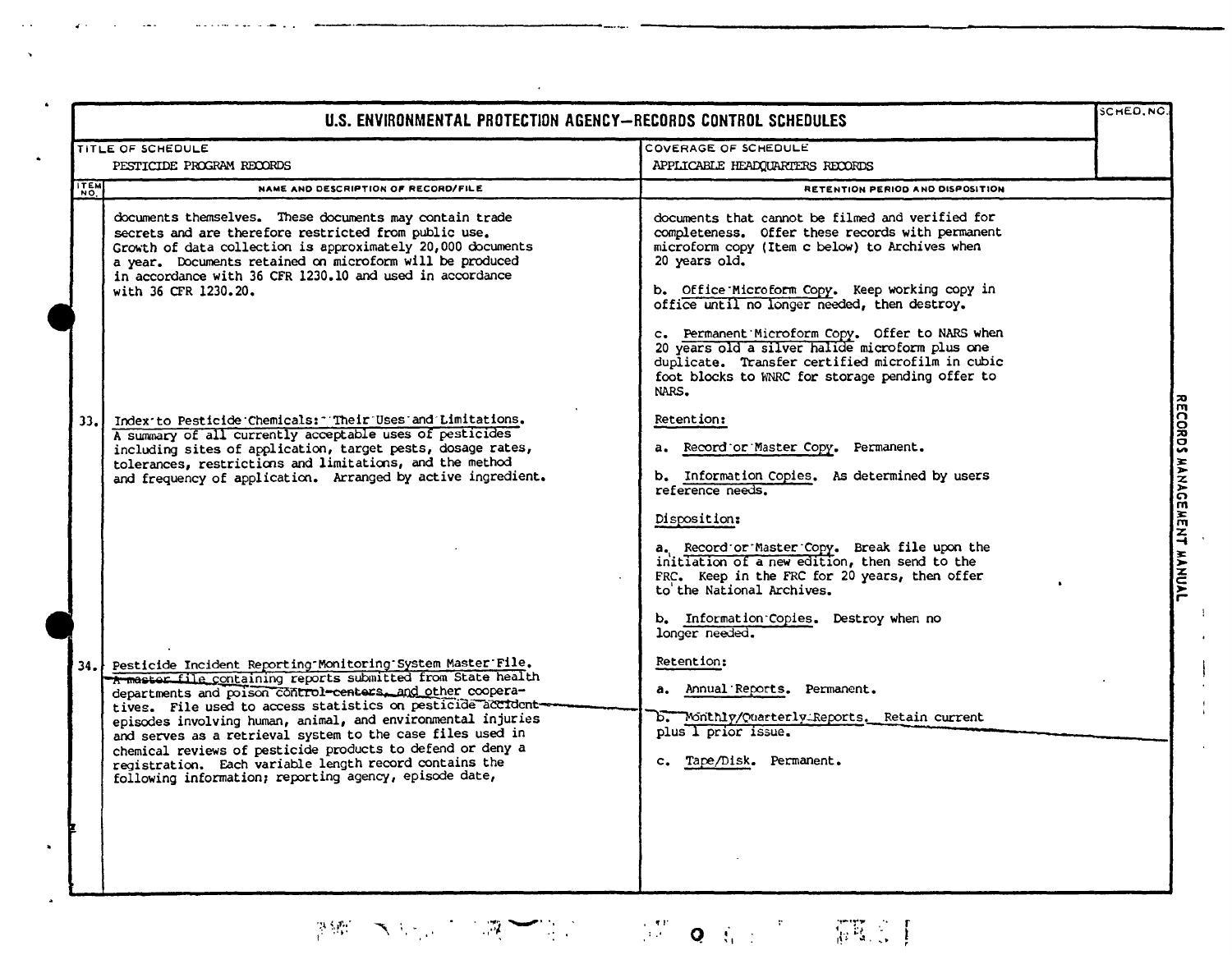|      | U.S. ENVIRONMENTAL PROTECTION AGENCY-RECORDS CONTROL SCHEDULES                                                                                                                                                                                                                                                                                                                                                                                                                                                                           |                                                                                                                                                                                                                                                                                                                                                                                                                                           | SCHED.NC                  |
|------|------------------------------------------------------------------------------------------------------------------------------------------------------------------------------------------------------------------------------------------------------------------------------------------------------------------------------------------------------------------------------------------------------------------------------------------------------------------------------------------------------------------------------------------|-------------------------------------------------------------------------------------------------------------------------------------------------------------------------------------------------------------------------------------------------------------------------------------------------------------------------------------------------------------------------------------------------------------------------------------------|---------------------------|
|      | <b>TITLE OF SCHEDULE</b>                                                                                                                                                                                                                                                                                                                                                                                                                                                                                                                 | COVERAGE OF SCHEDULE                                                                                                                                                                                                                                                                                                                                                                                                                      |                           |
|      | PESTICIDE PROGRAM RECORDS                                                                                                                                                                                                                                                                                                                                                                                                                                                                                                                | APPLICABLE HEADQUARTERS OFFICE                                                                                                                                                                                                                                                                                                                                                                                                            |                           |
| ITEM | NAME AND DESCRIPTION OF RECORD/FILE                                                                                                                                                                                                                                                                                                                                                                                                                                                                                                      | RETENTION PERIOD AND DISPOSITION                                                                                                                                                                                                                                                                                                                                                                                                          |                           |
|      | location codes of States, cities and countries, coded infor-<br>mation about the nature of the episode and the humans,<br>animals or plants involved and coded information about the<br>pesticide product involved. Note: The tape files shall be<br>maintained in accordance with 36 CFR 1234-5. Reports are<br>arranged by active ingredient.                                                                                                                                                                                          | Disposition:<br>a. Annual Reports. Break file at the end of 10<br>years. Keep in office for 10 years, then send to<br>FRC. Keep in FRC for 20 years, then offer to the<br>National Archives.<br>b. Monthly/Quarterly Reports :- Break file on<br>receipt of report. Keep in office for 2 month/<br>quarters, then destroy.<br>c. Tape/Disk. Break Tape/Disk file upon the<br>completion of report. Keep in office for                     |                           |
| 35.  | Pesticides Episode Report (EPA Form 8550-4). A form used<br>for reporting accidents or incidents from the use of presence<br>of pesticides. Information collected on forms is transcribed<br>directly on to tape. Form provides only for the entry of<br>highlight data. In significant incidents, form usually<br>supported by details presented in narrative style. Reports<br>are source documents to the Pesticides Episode Review System<br>(PERS). Note: These tape files shall be maintained in<br>accordance with 36 CFR 1234.4. | 40 years, then offer to the National Archives.<br>Retention:<br>a. Paper Records. Retain until information is<br>transcribed on tape.<br>b. Tapes/Disk. Permanent.<br>Disposition:<br>a. Paper Records. Keep in office until informa-<br>tion is transcribed on tape and is verified for<br>completeness, then destroy.<br>b. Tapes/Disk. Keep tapes in office for 40<br>years, then offer to the National Archives in<br>10 year blocks. | RECORDS MANAGEMENT MANUAL |
| 35.  | Special Accident Investigations and Case Studies. Detailed<br>investigations and studies of significant accidents and<br>episodes resulting from the misuse of-pesticides. Incidents<br>such as the destruction of flocks of birds, the death of<br>children or farm workers, and the loss of livestock are<br>covered in file. Arranged alphabetically by name of case.                                                                                                                                                                 | Retention: Permanent.<br>Disposition: Break file upon the completion of<br>study of investigation. Keep in office for 10<br>years, then transfer to FRC. Keep in FRC for<br>25 years, then offer to the National Archives.                                                                                                                                                                                                                |                           |
| 37.  | Printouts of Pesticide Production and Distribution Data<br>Reported Under FIFRA. For each pesticide establishment<br>bearing an EPA number, data reported to EPA on quantities<br>produced and distributed for each pesticide. The office of<br>Pesticides Program manages data tapes for each year. The<br>data base includes the data reported and received by EPA<br>regions under Sections 7 and 17C (imports) of FIFRA.                                                                                                             | Retention: Retain 20 years.<br>Disposition: Destroy when 20 years old.                                                                                                                                                                                                                                                                                                                                                                    |                           |

 $\mathbb{Z}$ 

NWML

 $\mathcal{L}$ 

 $\sim$  .

酒 地槽 2010年1月 → 第1100 → 第224日 → 第244日 → 第25

 $\mathcal{X}^{\pm}$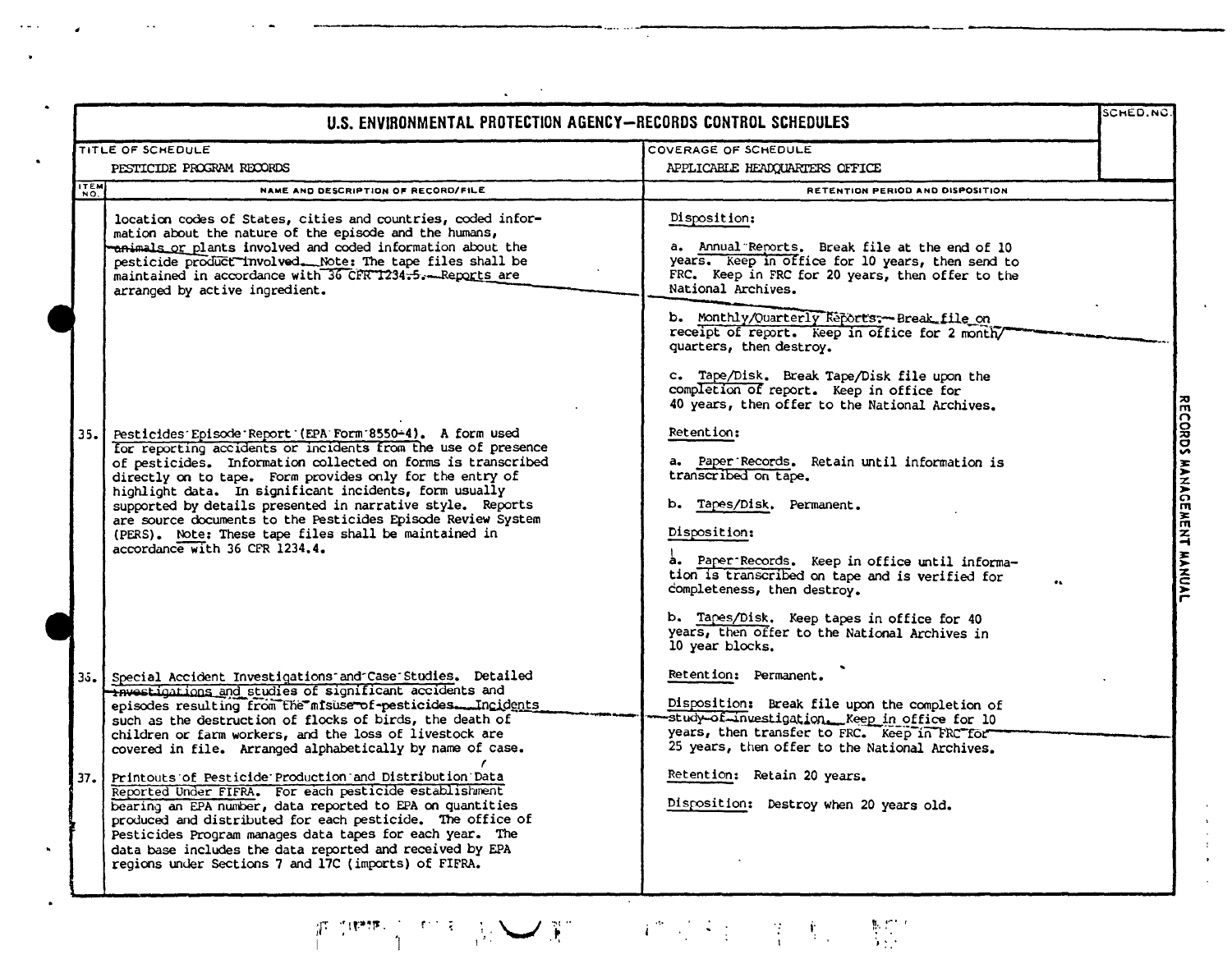| U.S. ENVIRONMENTAL PROTECTION AGENCY-RECORDS CONTROL SCHEDULES |                                                                                                                                                                                                                                                                                                                                                                                                                                                                                                                                                                                                                                                                                                                                                        |                                                                                                                                                                                                                                                                                                                                                                                                                                                                                                                                                 | <b>SCHED, NO</b> |
|----------------------------------------------------------------|--------------------------------------------------------------------------------------------------------------------------------------------------------------------------------------------------------------------------------------------------------------------------------------------------------------------------------------------------------------------------------------------------------------------------------------------------------------------------------------------------------------------------------------------------------------------------------------------------------------------------------------------------------------------------------------------------------------------------------------------------------|-------------------------------------------------------------------------------------------------------------------------------------------------------------------------------------------------------------------------------------------------------------------------------------------------------------------------------------------------------------------------------------------------------------------------------------------------------------------------------------------------------------------------------------------------|------------------|
|                                                                | <b>TITLE OF SCHEDULE</b>                                                                                                                                                                                                                                                                                                                                                                                                                                                                                                                                                                                                                                                                                                                               | COVERAGE OF SCHEDULE                                                                                                                                                                                                                                                                                                                                                                                                                                                                                                                            |                  |
|                                                                | PESTICIDE PROGRAM RECORDS                                                                                                                                                                                                                                                                                                                                                                                                                                                                                                                                                                                                                                                                                                                              | APPLICABLE HEADQUARTERS OFFICE                                                                                                                                                                                                                                                                                                                                                                                                                                                                                                                  |                  |
| ITEM                                                           | NAME AND DESCRIPTION OF RECORD/FILE                                                                                                                                                                                                                                                                                                                                                                                                                                                                                                                                                                                                                                                                                                                    | RETENTION PERIOD AND DISPOSITION                                                                                                                                                                                                                                                                                                                                                                                                                                                                                                                |                  |
| 38 L                                                           | Pesticide Usage Survey Data and Documentation. For each<br>quantitative usage survey conducted for EPA, reports of<br>survey design, implementation, reports of results, basic<br>data tapes, documentation, etc. Data obtained are quantita-<br>tive data on the actual usage of pesticide products, by<br>Reyion, extent of usage, site and other information arranged<br>chronologically. Note: The tape files shall be maintained<br>in accordance with 36 CFR 1234.4.<br>changed OK'd by<br>EPA 11/24 mg<br>a. Final Reports, and reports<br>b. Data and Documentation for Studies Completed<br>Before 1987.<br>c. Documentation and Data Tapes for Studies Completed<br>in 1987 and After.<br>d. Contract Implementation/Administration Records. | Retention: Permanent.<br>Disposition: Keep in office for 10 years, then<br>transfer to FRC. Offr to the National Archives<br>when 20 years old.<br>Retention: See below.<br>Disposition: Keep in office 3 years afer<br>completion of study, then destroy.<br>Retention: See below.<br>Disposition: Keep in office 3 years after<br>Disposition: Reep in office 3 years after<br>a SF-115 to the National Archives.<br>Retention: 6 years<br>Disposition: Keep in office for 3 years, then<br>transfer to FRC. Destroy when 6 years old.<br>Muy |                  |
| 39l                                                            | Pesticide Product Information System (PPIS). The system<br>is used to support the requirement for registration and<br>classification of all pesticides produced and used in the                                                                                                                                                                                                                                                                                                                                                                                                                                                                                                                                                                        | Retention: Permanent.<br>Disposition: Transfer records to the National<br>Archives and Records Service when the program                                                                                                                                                                                                                                                                                                                                                                                                                         |                  |
|                                                                | country. It also provides a centralized source of informa-<br>tion on all registered products. The system contains<br>technical and administrative information concerning all<br>pesticides registered in the United States. This includes<br>chemical composition, toxicity, name, and address of<br>registrant, brand names, date of original registration and<br>latest ammended date, etc.                                                                                                                                                                                                                                                                                                                                                         | is discontinued.                                                                                                                                                                                                                                                                                                                                                                                                                                                                                                                                |                  |

 $\frac{1}{2}$ 

 $\begin{aligned} & \underset{\mathcal{C}_{\text{conv}}}{\text{NWNN}} \underset{\mathcal{C}_{\text{conv}}}{\text{NMM}} \text{L} \end{aligned}$ 

 $\frac{1}{2}$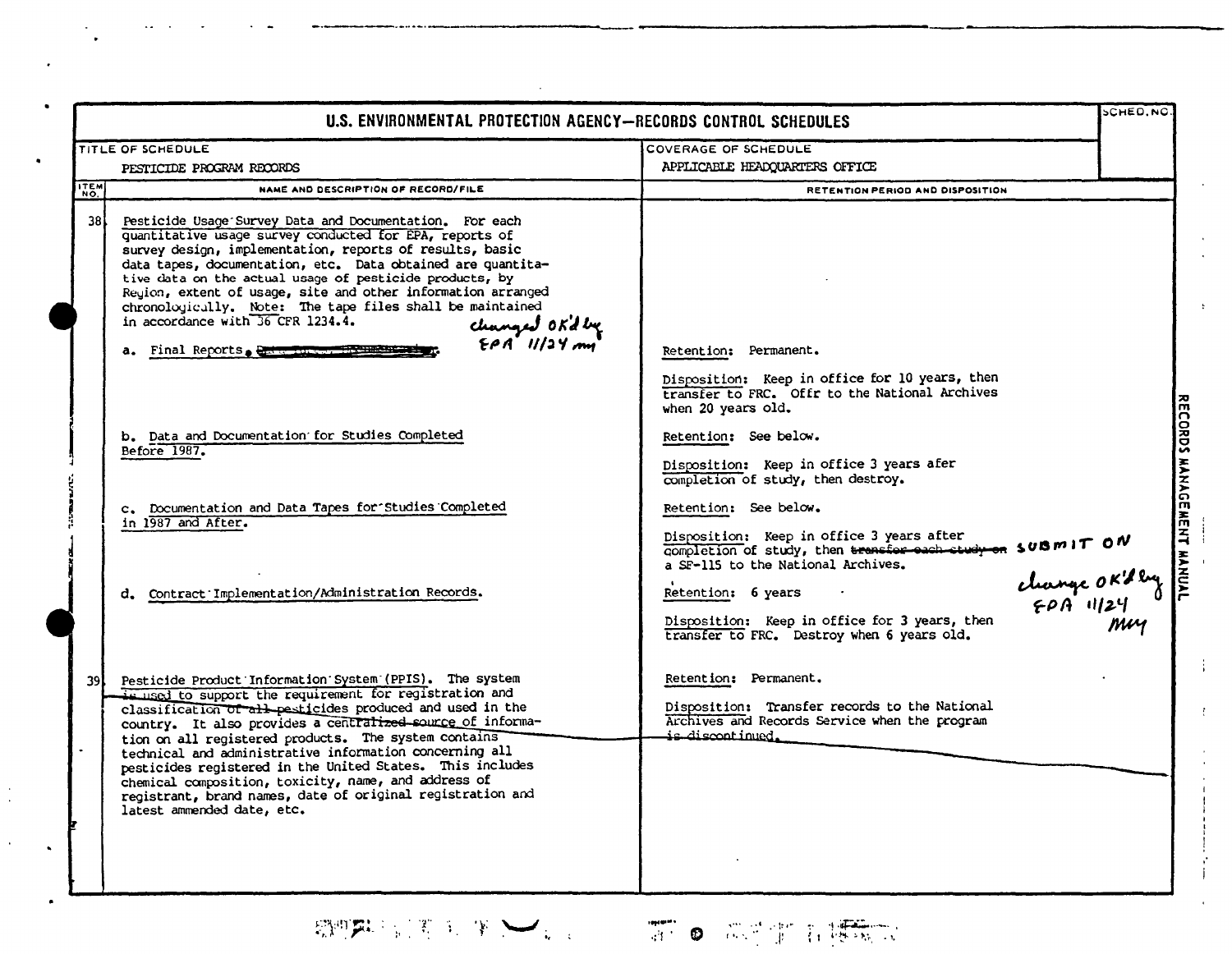| U.S. ENVIRONMENTAL PROTECTION AGENCY-RECORDS CONTROL SCHEDULES |                                                                                                                                                                                                                                                                                                                                                                                                                                                                                | <b>SCHED.NO.</b>                                                                                                                                                                                                                                                                                                                                                                                                                                                                    |  |
|----------------------------------------------------------------|--------------------------------------------------------------------------------------------------------------------------------------------------------------------------------------------------------------------------------------------------------------------------------------------------------------------------------------------------------------------------------------------------------------------------------------------------------------------------------|-------------------------------------------------------------------------------------------------------------------------------------------------------------------------------------------------------------------------------------------------------------------------------------------------------------------------------------------------------------------------------------------------------------------------------------------------------------------------------------|--|
|                                                                | TITLE OF SCHEDULE                                                                                                                                                                                                                                                                                                                                                                                                                                                              | COVERAGE OF SCHEDULE                                                                                                                                                                                                                                                                                                                                                                                                                                                                |  |
|                                                                | PESTICIDE PROGRAM RECORDS                                                                                                                                                                                                                                                                                                                                                                                                                                                      | APPLICABLE HEADQUARTERS OFFICE                                                                                                                                                                                                                                                                                                                                                                                                                                                      |  |
| ITEM                                                           | NAME AND DESCRIPTION OF RECORD/FILE                                                                                                                                                                                                                                                                                                                                                                                                                                            | RETENTION PERIOD AND DISPOSITION                                                                                                                                                                                                                                                                                                                                                                                                                                                    |  |
| 40.<br>41.                                                     | Computer Produced OPP Staffing Rosters. Computer produced<br>staffing rosters that give name of position, GS Series and<br>Grade name of individual in position and location for each<br>OPP job by Division, Branch and Section.<br>Computer Program Documentation Files. Documents relating                                                                                                                                                                                  | <b>Retention:</b><br>a. Printout - Record Copy. Retain 3 years.<br>b. Printout - Information Copies. Retain<br>$current$ issue.<br>c. Tapes/Disks. Retain current plus 1 prior<br>Tape/Disks.<br>Disposition:<br>a. Printout - Record Copy. Break file at end<br>of year. Keep for 3 years, then destroy.<br>b. Printout - Information Copies. Destroy upon<br>receipt of new edition.<br>c. Tapes/Disks. Erase after 2nd update cycle.<br>Retention: Retain for 3 years after last |  |
|                                                                | to the design, installation, and operation of data processing<br>jobs. Records consist of block diagrams, personnel assign-<br>ments, equipment specifications, file identification, error<br>procedures, program instructions, report layouts.<br>42. Registration Report Slips. Slips show name and address of<br>registrant, EPA registration number, date, and product<br>name. Slips used as catalogue of active and cancelled<br>products. Filed by registration number. | production runs of program, then destroy.<br>Disposition: Break file upon job completion or<br>termination, then destroy when 3 years old.<br>Retention: As below.<br>Disposition: Break file upon successful<br>conversion to ADP product listing. - Destroy when.<br>essential information is converted to ADP<br>product listings.                                                                                                                                               |  |
|                                                                | 43. Pending Application - Control Card. Lists products of<br>companies that are pending registration. Also lists<br>product (by company) that are currently registered.                                                                                                                                                                                                                                                                                                        | Retention: As below.<br>Disposition: Break file upon successful<br>conversion-to-ADP-listing. Destroy when essential<br>information is converted to ADP product listing.                                                                                                                                                                                                                                                                                                            |  |
| It.                                                            | 44. State/Federal FIFRA Issues Research and Evaluation Group<br>(SFFIREG) Files. Records consist of verbatim transcripts<br>of meetings, Action Items, minutes, reports and grants to<br>Association of American Pesticide Control Officials (AAPCO)<br>for funding of project.                                                                                                                                                                                                | Retention: Retain 12 years.<br>Disposition: Break file annually. Retain in<br>office for 7 years and send to FRC. Destroy<br>when 12 years old.                                                                                                                                                                                                                                                                                                                                     |  |

## **和调的**, (学部/人工)。

NWWIL

 $\label{eq:3.1} \begin{array}{ll} \mathcal{N}_{\text{eff}} & \mathcal{N}_{\text{eff}} \\ \mathcal{N}_{\text{eff}} & \mathcal{N}_{\text{eff}} \end{array}$ 

 $\frac{1}{2} \left( \frac{1}{2} \frac{1}{2} \right)$ 

 $\frac{1}{k}$ 

-1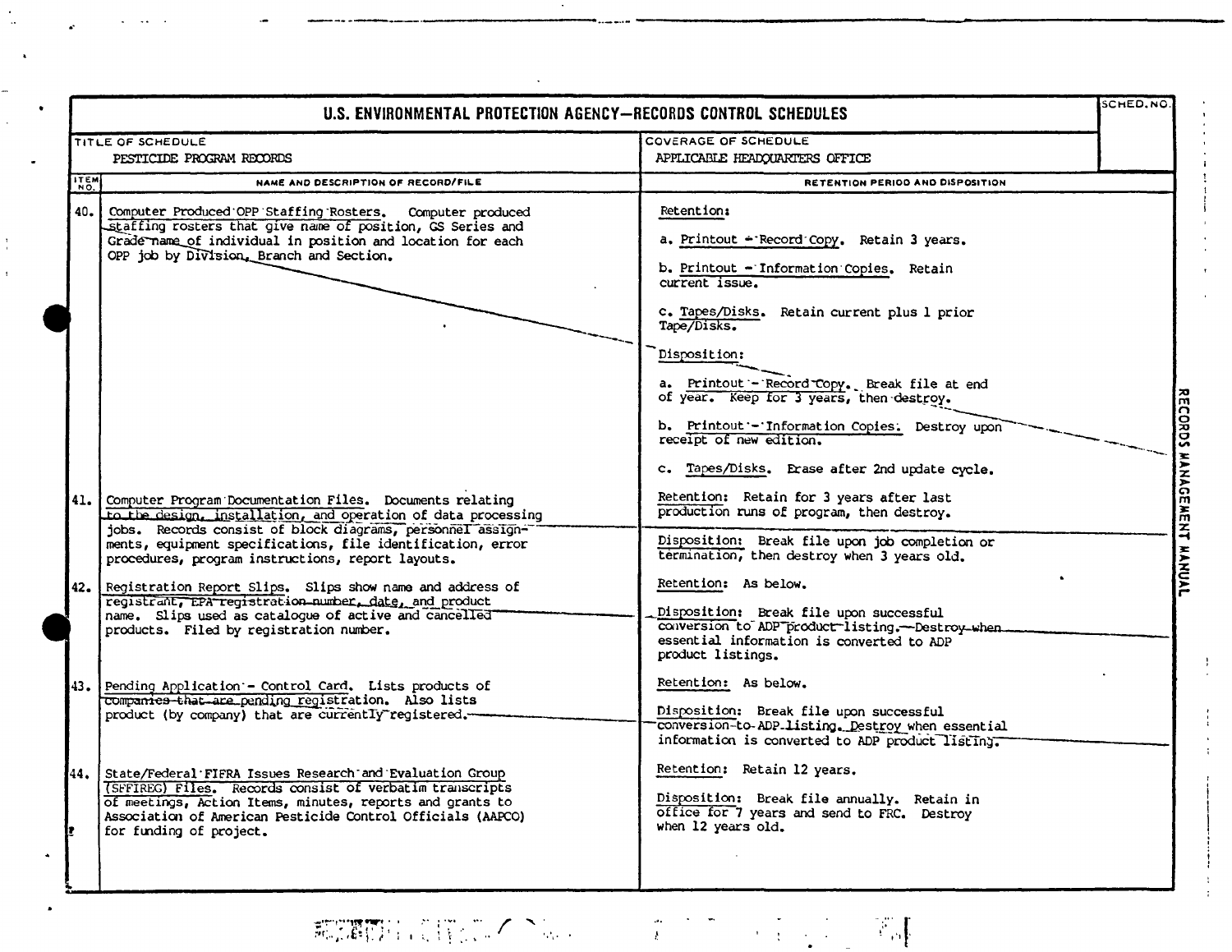| U.S. ENVIRONMENTAL PROTECTION AGENCY-RECORDS CONTROL SCHEDULES |                                                                                                                                                                                                                                                                                                                                                                                                                                                                                                                                                                                                                                                                                                                                                                                                                                                                          |                                                                                                                                                                                                                                                                                                                                                                                                                                                                               | SCHED.NO.                 |
|----------------------------------------------------------------|--------------------------------------------------------------------------------------------------------------------------------------------------------------------------------------------------------------------------------------------------------------------------------------------------------------------------------------------------------------------------------------------------------------------------------------------------------------------------------------------------------------------------------------------------------------------------------------------------------------------------------------------------------------------------------------------------------------------------------------------------------------------------------------------------------------------------------------------------------------------------|-------------------------------------------------------------------------------------------------------------------------------------------------------------------------------------------------------------------------------------------------------------------------------------------------------------------------------------------------------------------------------------------------------------------------------------------------------------------------------|---------------------------|
|                                                                | TITLE OF SCHEDULE<br>PESTICIDE PROGRAM RECORDS                                                                                                                                                                                                                                                                                                                                                                                                                                                                                                                                                                                                                                                                                                                                                                                                                           | COVERAGE OF SCHEDULE<br>APPLICABLE HEADQUARTERS OFFICE                                                                                                                                                                                                                                                                                                                                                                                                                        |                           |
| $\begin{bmatrix} 1 & 0 \\ 0 & 0 \end{bmatrix}$                 | NAME AND DESCRIPTION OF RECORD/FILE                                                                                                                                                                                                                                                                                                                                                                                                                                                                                                                                                                                                                                                                                                                                                                                                                                      | RETENTION PERIOD AND DISPOSITION                                                                                                                                                                                                                                                                                                                                                                                                                                              |                           |
| 45.                                                            | Soil Monitoring Operations Files. Contains data relating<br>to the development and operation of the Soil Residue Pro-<br>gram. Records consist of statement of objectives, layout<br>for data collection and sample collection, program for<br>processing data, list of samples, comments from field force,<br>photographs of site locations, review of numbering program,<br>detailed work summaries.                                                                                                                                                                                                                                                                                                                                                                                                                                                                   | Retention: Retain for 5 years, then microfilm.<br>Retain hard copy until error listing corrected.<br>Disposition: - Break file at the end of 5 years,<br>microfilm and retain film until no longer needed.                                                                                                                                                                                                                                                                    |                           |
| 46.                                                            | Federal Register Files.<br>a. Federal Register Notices Project File. File for<br>handling Notices for publication in the Federal Register.<br>Notices-usually-pertain to pesticide products, registrations<br>and cancellations, or the announcement of a hearing.<br>Records consist of final and aproved draft of Notice,<br>copies of product labels, tear sheet from the Federal<br>Register, newspaper clippings, and EPA press releases,<br>citations and abstracts of articles.<br>b. Response to Notices Published. Responses in the form<br>of correspondence-from-the-public, civic groups, industrial<br>organizations, State and local governments, religious and<br>educational institutions.<br>c. Federal Register - Log Book of Notices. Book listing<br>the receipt and disposition of all documents slated for<br>publication in the Federal Register. | Retention: Retain 7 years.<br>Disposition: Break file at the end of year.<br>Keep in office 3 years, then transfer to FRC.<br>Destroy when 7 years old.<br>Retention: Retain 7 years.<br>Disposition: Break file at the end of year.<br>Keep in office 3 years, then transfer to FRC.<br>Destroy when 7 years old.<br>Retention: Retain 7 years.<br>Disposition: Break file at the end of year.<br>Keep in office 3 years, then transfer to FRC.<br>Destroy when 7 years old. | RECORDS MANAGEMENT MANUAL |
| 47.                                                            | Freedom of Information Response File: Includes copies of '<br>Incoming requests for information under the Freedom of<br>Information Act, copies of replies, and copies of any<br>interagency memoranda concerning the request. Note: This<br>file does not contain the Program's official record of<br>information being requested.                                                                                                                                                                                                                                                                                                                                                                                                                                                                                                                                      | Retention: Retain 2 years.<br>Disposition: Break file at end of year. Keep<br>in office current plus 1 additional year, then<br>destroy when 2 years old.                                                                                                                                                                                                                                                                                                                     |                           |
| 48.                                                            | Aldrin - Dieldrin Committee (1963-1965). Proceedings and<br>conclusions of task force assigned to study the use and<br>effect of Aldrin-Dieldrin. Records consist of minutes,<br>agendas, committee correspondence and reports. Arranged<br>alphabeticlly by subject.                                                                                                                                                                                                                                                                                                                                                                                                                                                                                                                                                                                                    | Retention: Permanent.<br>Disposition: Break file upon completion of<br>study. Keep in office for 10 years, then send<br>to FRC. Keep in FRC for 20 years, then offer<br>to the National Archives.                                                                                                                                                                                                                                                                             |                           |

#### $\label{eq:Riccati} \prod_{i=1}^n \frac{\partial \mathbf{E}_i}{\partial \mathbf{E}_i} \leq 1.$  $\label{eq:2.1} \frac{1}{2} \sum_{i=1}^n \left( \frac{1}{2} \sum_{i=1}^n \frac{1}{2} \sum_{i=1}^n \frac{1}{2} \sum_{i=1}^n \frac{1}{2} \sum_{i=1}^n \frac{1}{2} \sum_{i=1}^n \frac{1}{2} \sum_{i=1}^n \frac{1}{2} \sum_{i=1}^n \frac{1}{2} \sum_{i=1}^n \frac{1}{2} \sum_{i=1}^n \frac{1}{2} \sum_{i=1}^n \frac{1}{2} \sum_{i=1}^n \frac{1}{2} \sum_{i=1}^n$

NWWIL

第三章  $\overline{\mathcal{O}}$ 

 $\frac{1}{2}$ 

 $\frac{1}{4}$ 

ŧ.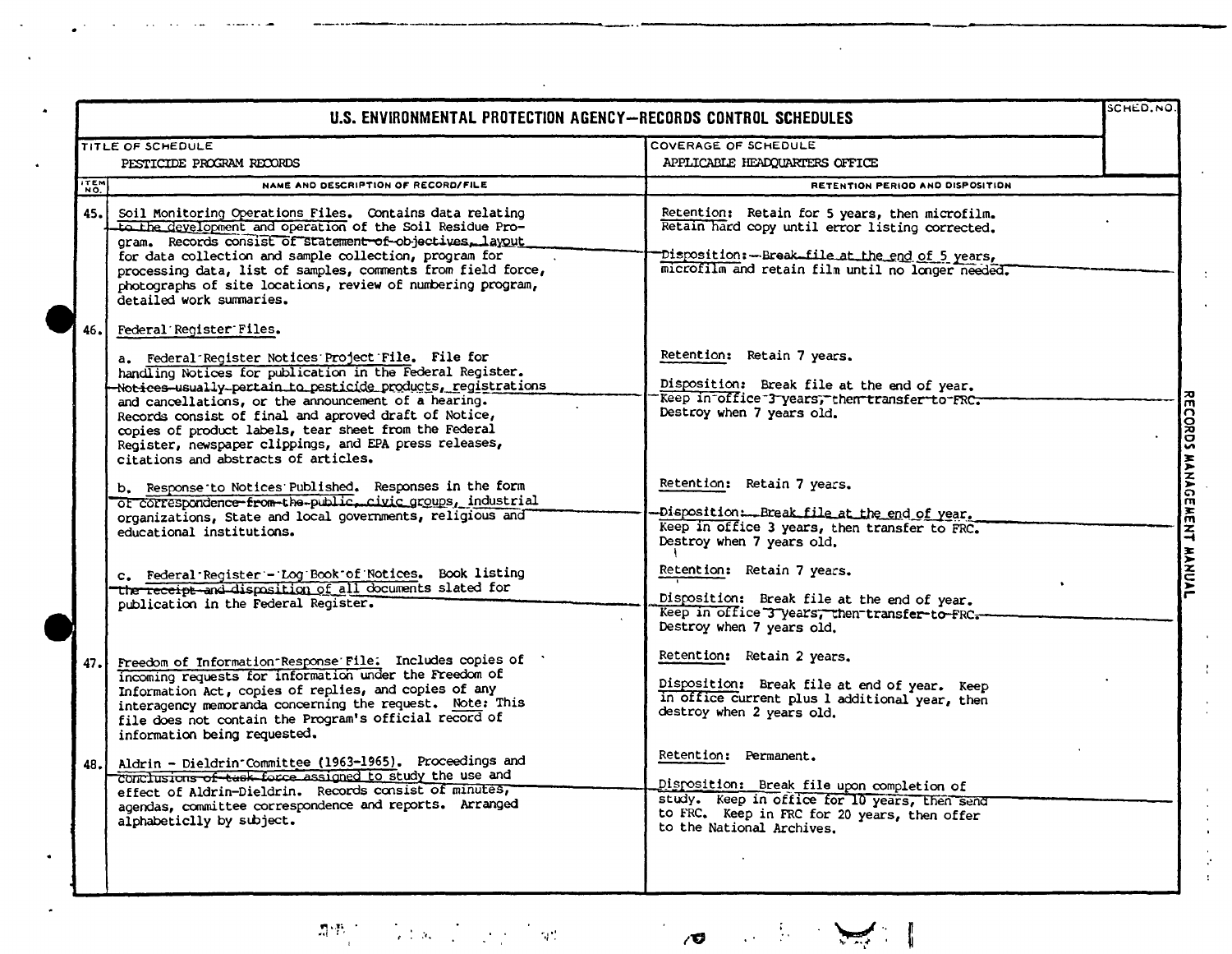|      | U.S. ENVIRONMENTAL PROTECTION AGENCY-RECORDS CONTROL SCHEDULES                                                                                                                                                                                                                                                                                                                               |                                                                                                                                                                                                                                                          |  |                           |
|------|----------------------------------------------------------------------------------------------------------------------------------------------------------------------------------------------------------------------------------------------------------------------------------------------------------------------------------------------------------------------------------------------|----------------------------------------------------------------------------------------------------------------------------------------------------------------------------------------------------------------------------------------------------------|--|---------------------------|
|      | TITLE OF SCHEDULE                                                                                                                                                                                                                                                                                                                                                                            | <b>COVERAGE OF SCHEDULE</b>                                                                                                                                                                                                                              |  |                           |
|      | PESTICIDE PROGRAM RECORDS                                                                                                                                                                                                                                                                                                                                                                    | APPLICABLE HEADQUARTERS OFFICE                                                                                                                                                                                                                           |  |                           |
| ITEM | NAME AND DESCRIPTION OF RECORD/FILE                                                                                                                                                                                                                                                                                                                                                          | RETENTION PERIOD AND DISPOSITION                                                                                                                                                                                                                         |  |                           |
| 49.  | Administrative Hearing and Judicial Action Files.                                                                                                                                                                                                                                                                                                                                            |                                                                                                                                                                                                                                                          |  |                           |
|      | a. Case Files. Documents relating to disputed Agency<br>actions heard by Hearing Examiners or Administrative Law<br>Judges. Records consist of Hearing Notices, subpoenas<br>legal briefs, transcripts, judicial opinions, court orders,<br>decisions by Examiners, etc.<br>b. Technical Support Files. Assistance provided the<br>General Counsel in securing technical data, obtaining and | Retention: Retain 15 years.<br>Disposition: Break file upon the completion of<br>case. Keep in office for 2 years, then transfer<br>to the FRC. Destroy when 15 years old.<br>Retention: Retain 15 years.                                                |  |                           |
|      | preparing expert witnesses, reading witnesses for testimony,<br>and providing technical aid to attorneys. Records consist<br>of witness lists and resumes, scenarios, technical data<br>references, journal articles, lab reports, etc.                                                                                                                                                      | Disposition: Break file upon the completion of<br>hearing or case. Keep in office for 2 years,<br>then transfer to the FRC. Destroy when 15 years<br>old.                                                                                                |  |                           |
| 50.1 | FIFRA Scientific Advisory Panel. Proceedings of the public<br>meetings of the Scientific Advisory Panel on advice to the<br>Agency on pesticide regulatory program. Records consist of<br>verbatim transcripts, public meeting records, materials<br>given to Panel for review and study, reports of the Panel,<br>etc. Arranged chronologically.                                            |                                                                                                                                                                                                                                                          |  | RECORDS MANAGEMENT MANUAL |
|      | a. Proceedings, Transcripts and Reports                                                                                                                                                                                                                                                                                                                                                      | Retention: Permanent.<br>Disposition: Break file annually. Keep in office<br>for 10 years, then send to the FRC. Keep in FRC<br>for 5 years, then offer to the National Archives.                                                                        |  |                           |
|      | b. Materials Given to the Panel for Review and Study.                                                                                                                                                                                                                                                                                                                                        | Retention: Retain 8 years.                                                                                                                                                                                                                               |  |                           |
|      |                                                                                                                                                                                                                                                                                                                                                                                              | Disposition: Break file annually. Keep in office<br>for 3 years, then transfer to the FRC. Destroy<br>when 8 years old.                                                                                                                                  |  |                           |
| 51.  | Program Development File. Consists of records related<br>to the development of Pesticide policies and programs.<br>Records consist of correspondence, issue papers and reports<br>relative to policy, strategy, program control, research<br>priorities, legislative priorities, and other related<br>records.                                                                               | Retention: Permanent.<br>Disposition: Break file annually. Transfer to<br>the FRC in 5 year blocks when the most recent<br>record is 10 years old. Transfer to the National<br>Archives in 5 year blocks when the most recent<br>record is 20 years old. |  |                           |
|      |                                                                                                                                                                                                                                                                                                                                                                                              |                                                                                                                                                                                                                                                          |  |                           |

 $\mathcal{L}$ 

 $\text{sign}(\text{dim} \mathcal{L}) = \text{sign}(\text{dim} \mathcal{L}) = \text{sign}(\text{dim} \mathcal{L})$ 

NWWIL

 $\frac{1}{2}$ 

 $\frac{1}{2}$ 

 $\ddot{\cdot}$ 

 $\bullet$ 

(1970 河口公嘱定]

Ì.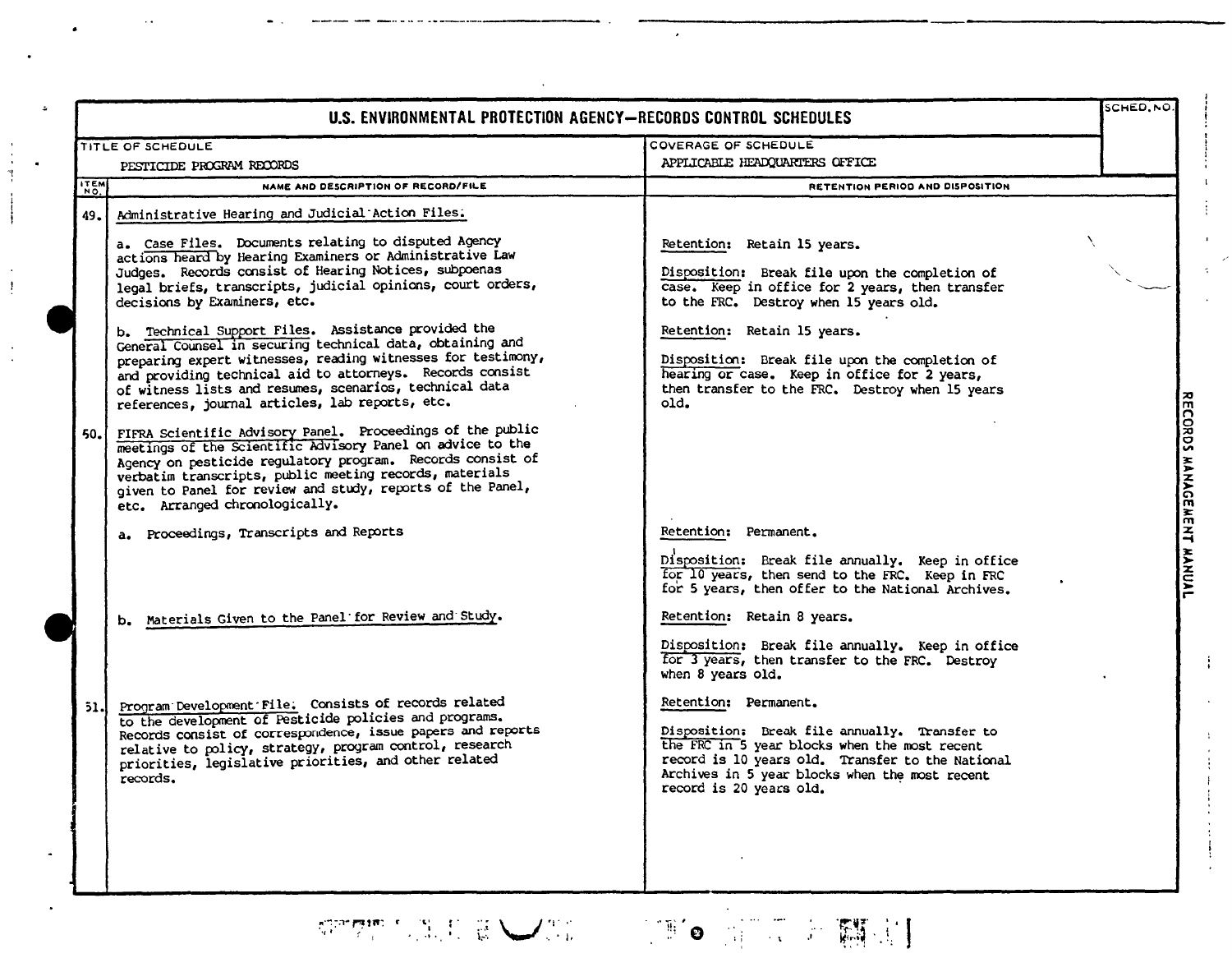| U.S. ENVIRONMENTAL PROTECTION AGENCY-RECORDS CONTROL SCHEDULES |                                                                                                                                                                                                                                                                                                                                  |                                                                                                                                                                                                                                                                                                                                                                                                                                                                 | SCHED, NO. |                           |
|----------------------------------------------------------------|----------------------------------------------------------------------------------------------------------------------------------------------------------------------------------------------------------------------------------------------------------------------------------------------------------------------------------|-----------------------------------------------------------------------------------------------------------------------------------------------------------------------------------------------------------------------------------------------------------------------------------------------------------------------------------------------------------------------------------------------------------------------------------------------------------------|------------|---------------------------|
|                                                                | TITLE OF SCHEDULE                                                                                                                                                                                                                                                                                                                | COVERAGE OF SCHEDULE                                                                                                                                                                                                                                                                                                                                                                                                                                            |            |                           |
| PESTICIDE PROGRAM RECORDS                                      |                                                                                                                                                                                                                                                                                                                                  | APPLICABLE HEADQUARTERS OFFICE                                                                                                                                                                                                                                                                                                                                                                                                                                  |            |                           |
| <b>TEM</b>                                                     | NAME AND DESCRIPTION OF RECORD/FILE                                                                                                                                                                                                                                                                                              | RETENTION PERIOD AND DISPOSITION                                                                                                                                                                                                                                                                                                                                                                                                                                |            |                           |
| 52.1                                                           | Program Management File. Consists of records related to<br>the management and administrative support of each unit of<br>the Office of Pesticide Program. Records consist of program<br>planning and implementation, personnel needs, work accom-<br>plishments, budgetary materials, and other program<br>management activities. | Retention: Retain 5 years.<br>Disposition: Break files at end of year.<br>Keep in office 1 year, then transfer to the<br>FRC. Destroy when 5 years old.                                                                                                                                                                                                                                                                                                         |            |                           |
| 53.                                                            | Speeches by Office Director or Staff. Speeches prepared<br>for delivery at civic functions and professional<br>conference and meetings.                                                                                                                                                                                          | Retention:<br>a. Record Copy. Permanent.<br>b. Information Copy. Retain 1 year.<br>Disposition:<br>a. Record Copy. Break file annually. Transfer<br>to the FRC in 5 year blocks when the most recent<br>record is 5 years old. Transfer to the National<br>Archives in 5 year blocks when the most recent<br>record is 10 years old.<br>b. Information Copy. Destroy when 1 year old<br>or sooner if no longer needed.                                          |            | RECORDS MANAGEMENT MANUAL |
| 34.                                                            | Scientific Data Reviews. Reviews of scientific data to<br>determine the potential hazards of pesticide chemicals.<br>Data may pertain to toxicology, residue chemistry,<br>ecological effects, exposure assessment, etc. These<br>documents may contain confidential information.                                                | Retention:<br>a. Paper Records. Retain until conversion to<br>microform has been completed.<br>b. Microform. Permanent.<br>Disposition:<br>a. Paper Records. Keep in office until success-<br>ful conversion to microform is confirmed; then<br>destroy. Note: Retain permanently all documents<br>for which high quality microform cannot be<br>produced. Offer these documents with permanent<br>microform copy (item c, below) to NARA when 20<br>years old. |            |                           |

 $\mathcal{L}_{\mathcal{A}}$ 

 $\begin{array}{c} \frac{1}{2} \\ \frac{1}{2} \end{array}$ 

 $\frac{1}{4}$ 

 $\mathcal{L}_{\mathcal{A}}$ 

 $\label{eq:sum} \underset{\text{convex}}{\text{NWM}}\text{NNIML}$ 

 $\frac{1}{1}$ .

 $\frac{1}{2}$ 

 $\bullet$ 

# **加强性自动地 不能 的可可以** 化单元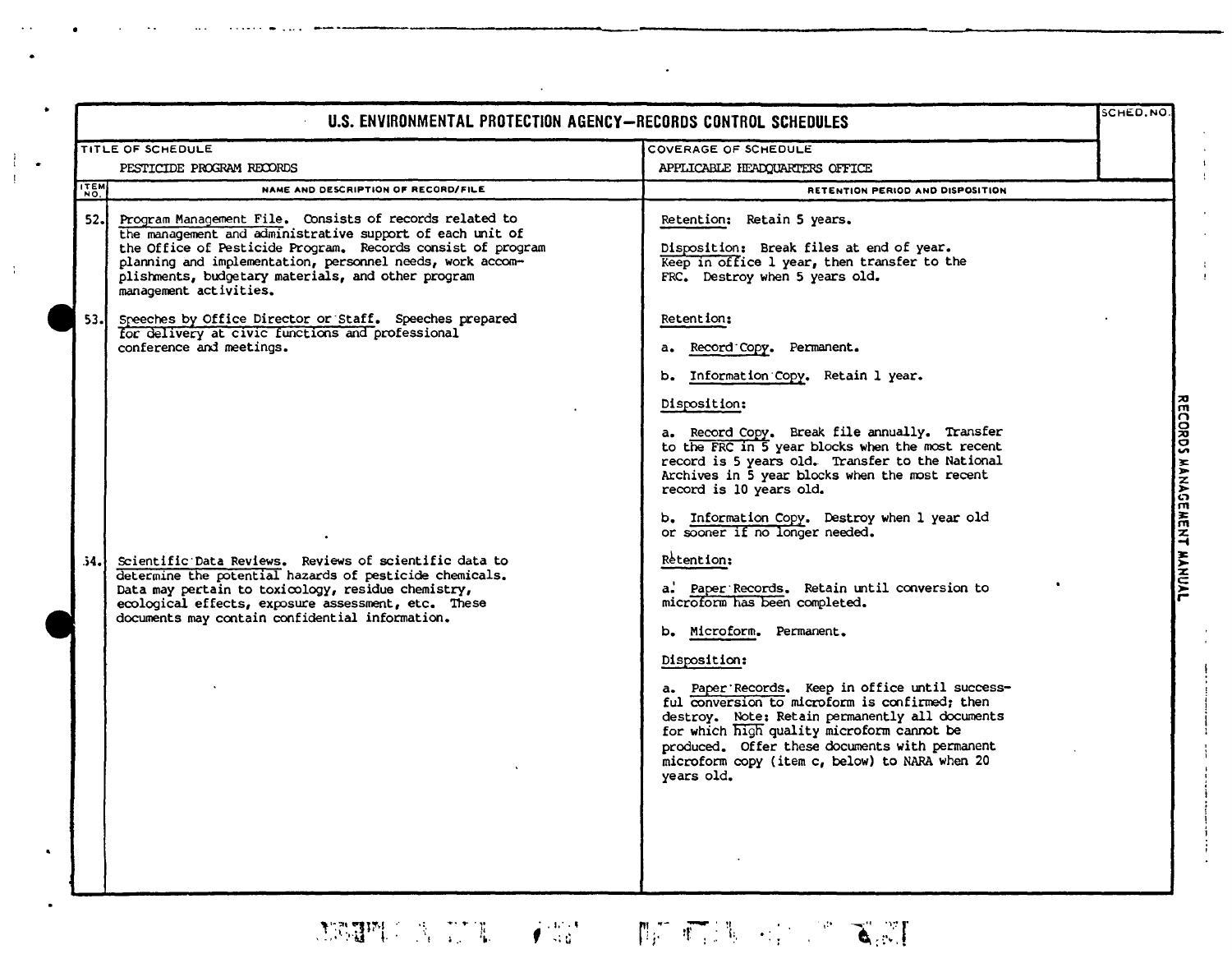| U.S. ENVIRONMENTAL PROTECTION AGENCY-RECORDS CONTROL SCHEDULES |                                                                                                                                                                                                                  | SCHED, NO.                                                                                                                                                                                                                                                                                                             |  |                           |
|----------------------------------------------------------------|------------------------------------------------------------------------------------------------------------------------------------------------------------------------------------------------------------------|------------------------------------------------------------------------------------------------------------------------------------------------------------------------------------------------------------------------------------------------------------------------------------------------------------------------|--|---------------------------|
|                                                                | TITLE OF SCHEDULE                                                                                                                                                                                                | <b>COVERAGE OF SCHEDULE</b>                                                                                                                                                                                                                                                                                            |  |                           |
| PESTICIDE PROGRAM RECORDS                                      |                                                                                                                                                                                                                  | APPLICABLE HEADQUARTERS OFFICE                                                                                                                                                                                                                                                                                         |  |                           |
| ITEM                                                           | NAME AND DESCRIPTION OF RECORD/FILE                                                                                                                                                                              | RETENTION PERIOD AND DISPOSITION                                                                                                                                                                                                                                                                                       |  |                           |
|                                                                |                                                                                                                                                                                                                  | b. Office Microform Copies. Keep working copy<br>in office until no longer needed, then destroy.<br>c. Permanent Microform Copy. Offer to NARA when<br>20 years old a silver halide microform plus one<br>duplicate. Transfer certified microfilm in cubic<br>foot blocks to FRC for storage pending offer<br>to NARA. |  |                           |
| 55.                                                            | Public Dockets on Pesticides Under Evaluation in the<br>Special Review or Registration Standard Program. Copies of<br>minutes of meetings and of communications to and from the<br>Agency about the evaluations. | Retention: Retain 15 years.<br>Disposition: Break file upon completion of each<br>Special Review or Registration Standard. Keep in<br>office 2 years, then transfer to FRC. Destroy<br>when 15 years old.                                                                                                              |  |                           |
|                                                                |                                                                                                                                                                                                                  |                                                                                                                                                                                                                                                                                                                        |  | RECORDS MANAGEMENT MANUAL |
|                                                                |                                                                                                                                                                                                                  |                                                                                                                                                                                                                                                                                                                        |  |                           |

 $\hat{\mathcal{A}}$ 

# 《四》第二章 大不能是 "是"。《三》第二卷 《三

NWMIL

 $\mathbf{r}$ 

 $\mathcal{A}^{\mathcal{A}}$ 

 $\mathbf{I}$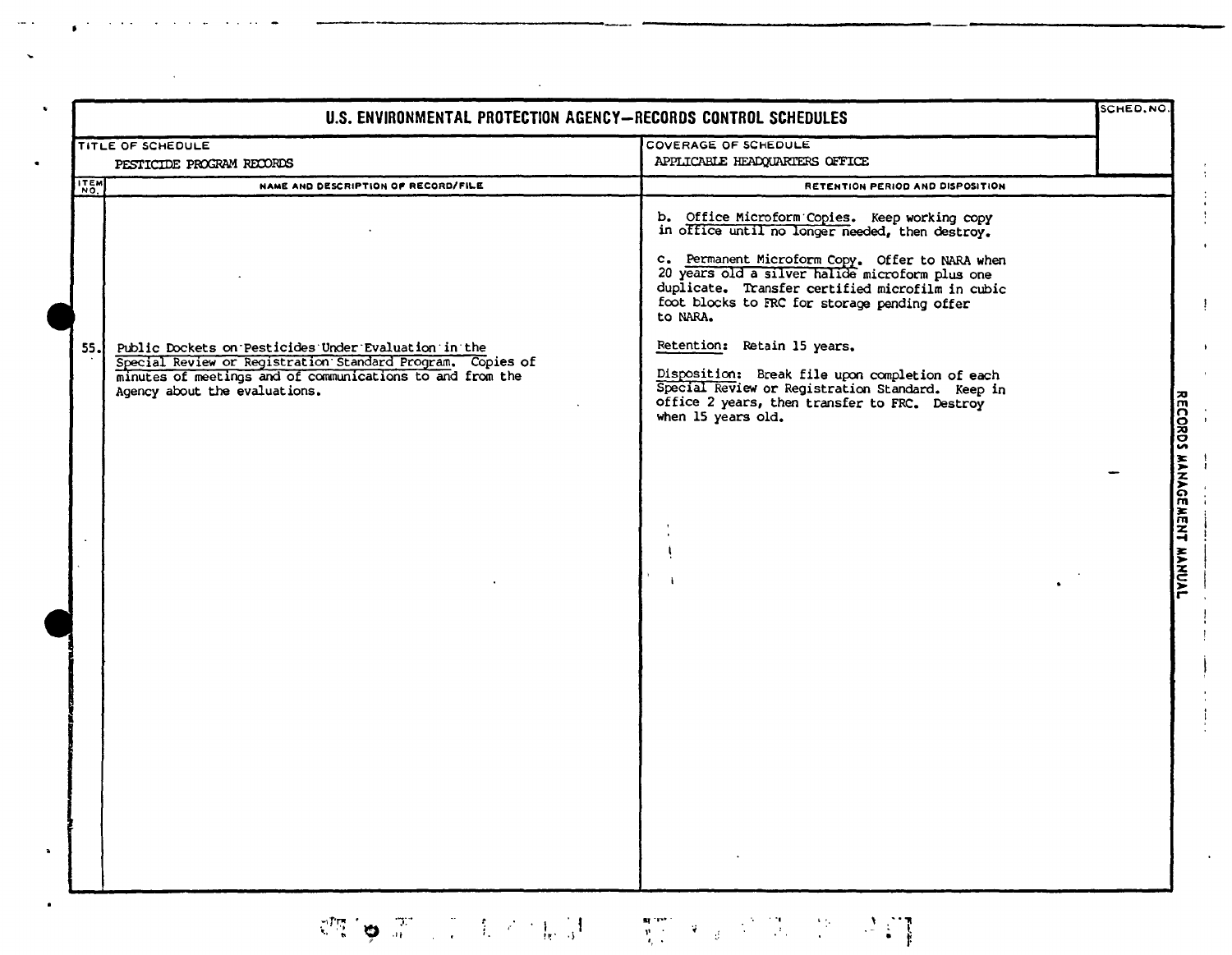NWML

Atch to SF 115 (Info for "PERMANENT" retention records)

co ,..

 $\sim$   $\omega$ 

 $\Delta \sim 1$ 

s.

i  $\mathbf{\bar{F}}$ 1

1 هند لبين الكتاب

j

j

j

### Title Of Schedule: Pesticide Program Records

| Item No. | Volume<br>On Hand | Growth<br>Per Year | Arrangement<br>Of Files |
|----------|-------------------|--------------------|-------------------------|
| 19       | 3                 | ı                  | Alphabetical            |
| 20       | $\mathbf{1}$      | $\frac{1}{2}$      | Alphabetical            |
| 21       | $\overline{2}$    | $\overline{1}$     | Chronological           |
| 29       | 6                 | $1\frac{1}{2}$     | Alphabetical            |
| 35       | $\frac{1}{2}$     | $\frac{1}{4}$      | Chronological           |
| 38       | $\mathbf{1}$      | $\frac{1}{2}$      | Chronological           |
| 50       | 5                 | $1\frac{1}{2}$     | Chronological           |
| 51       | 12                | 4                  | Subject                 |
| 53       | $\frac{1}{2}$     | $\mathbf{r}$       | Chronological           |

k.

 $\mathcal{S}_{\mathcal{D}_{\mathcal{A}}^{\mathcal{D}}\mathcal{A}_{\mathcal{B}}^{\mathcal{D}}\mathcal{A}_{\mathcal{B}}^{\mathcal{D}}$